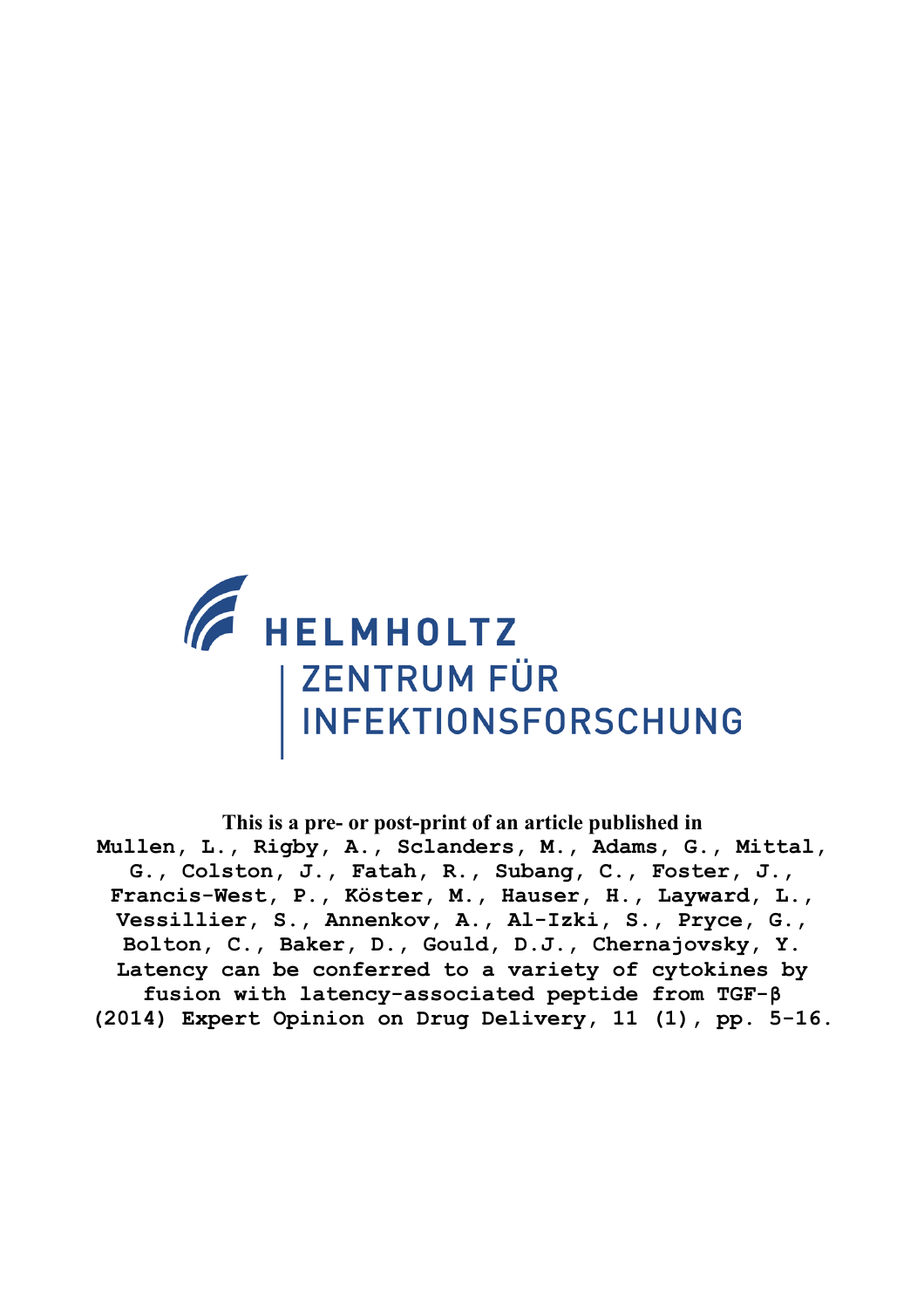# **Latency can be conferred to a variety of cytokines by fusion with latency associated peptide from TGF-**

Lisa Mullen, Anne Rigby<sup>n</sup>, Michelle Sclanders, Gill Adams, Gayatri Mittal, Julia Colston, Rewas Fatah, Cristina Subang, Julie Foster¶, Philippa Francis-West\*, Mario Köster§ , Hansjörg Hauser§ , Lorna Layward, Sandrine Vessillier, Alex Annenkov, Sarah Al-Izki‡, Gareth Pryce‡, Chris Bolton‡, David Baker‡, David J. Gould and Yuti Chernajovsky

Bone and Joint Research Unit, William Harvey Research Institute, ‡Institute of Cell and Molecular Sciences, ¶ Molecular Oncology, Barts Cancer Institute, Barts and The London Medical School, Queen Mary University of London; \*Department of Craniofacial Development, King's College London; <sup>§</sup>Helmholtz Centre for Infection Research, Dept. of Gene Regulation and Differentiation, Braunschweig, and  $\Box$  Experimental Rheumatology, Charité University Medicine, Berlin, Germany

Yuti Chernajovsky Bone and Joint Research Unit William Harvey Research Institute Barts and The London Medical School Charterhouse Square London WC1M 6BQ Email: [y.chernajovsky@qmul.ac.uk](mailto:y.chernajovsky@qmul.ac.uk) Tel. +44-207-882-2352 Fax. +44-207-882-6121

Corresponding author: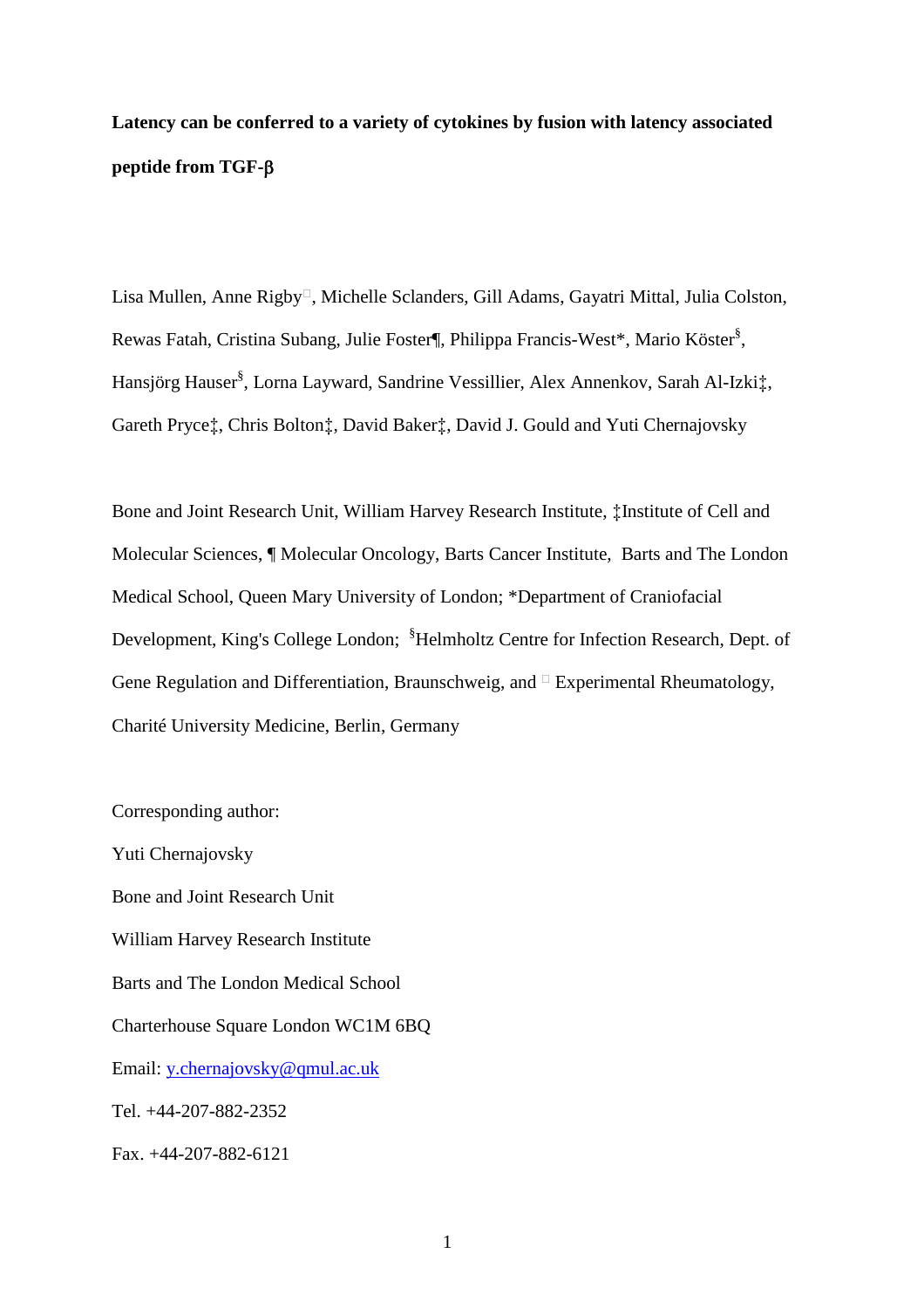### **Abstract**

Objectives: Targeting cytokines to sites of disease has clear advantages because it increases their therapeutic index. We designed fusion proteins of the latent associated peptide (LAP) derived from TGF- $\beta$  with various cytokines via a matrix metalloproteinase (MMP) cleavage site. This design confers latency, increased half-life and targeting to sites of inflammation. The aim of this study is to determine whether this approach can be applied to cytokines of different molecular structures and sizes.

Methods: Mature cytokines cloned downstream of LAP and a MMP cleavage site were expressed in 293T cells and assessed for latency and biological activity by Western blotting and bioassay.

Results: We demonstrate here that fusion proteins of TGF- $\beta$ , erythropoietin, IL-1ra, IL-10, IL-4, BMP-7, IGF1 and IL-17 were rendered latent by fusion to LAP, requiring cleavage to become active in respective bioassays. As further proof-of-principle, we also show that delivery of engineered  $TGF-\beta$  can inhibit experimental autoimmune encephalomyelitis and that this approach can be used to efficiently deliver cytokines to the brain and spinal cord in mice with this disease.

Conclusions: The latent cytokine approach can be successfully applied to a range of molecules, including cytokines of different molecular structure and mass, growth factors and a cytokine antagonist.

**Key words:** Bioassay, cytokines, Latency associated peptide, protein design, targeted delivery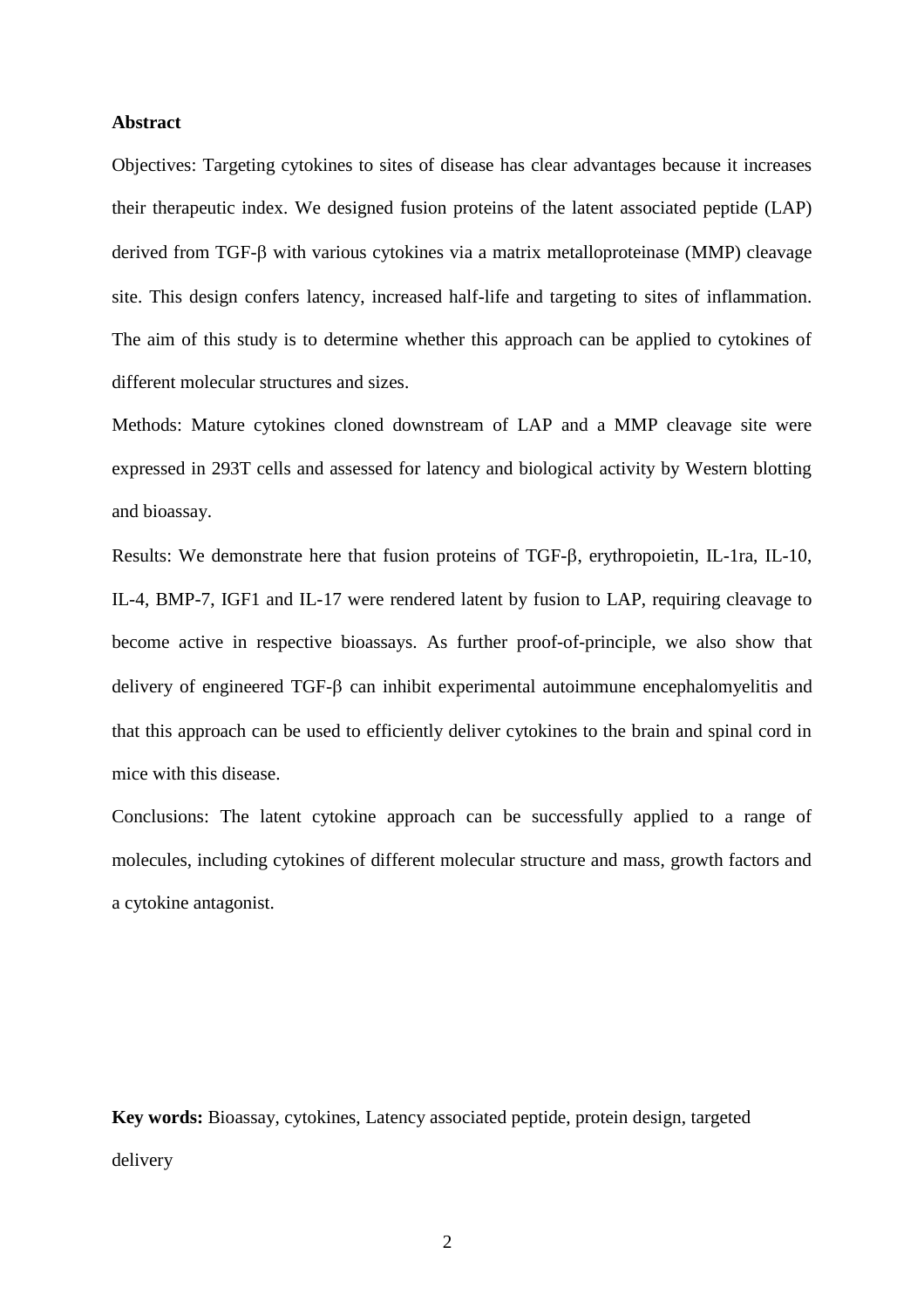### **1. Introduction**

Most cytokines are produced in an active form, have a very short half-life, have to be administered frequently at high doses, and the widespread expression of their receptors in many tissues contributes to their untargeted pleiotropic effects. However, contrary to most cytokines, transforming growth factor (TGF)- $\beta$  is secreted as a latent, inactive cytokine [1]. TGF- $\beta$  is produced as a long polypeptide with a precursor protein (LAP or latency associated peptide) at the amino terminal end, which is cleaved intracellularly from  $TGF-\beta$  by furin. Both LAP and TGF- $\beta$  independently dimerise and LAP provides a 'shell-like' structure around TGF- $\beta$  which is non-covalently maintained within this shell [2]. Cys 33 of LAP forms a disulphide bond with the latency TGF- $\beta$ -binding protein (LTBP) enabling TGF- $\beta$ deposition in the extracellular matrix [3,4].

To overcome the limitations of using most cytokines as therapeutics, we have developed a new method of delivery of cytokines to sites of disease by using the LAP of TGF- $\beta$ . We have made fusion proteins between LAP and several therapeutic agents. We replaced the furin cleavage site in LAP with a collagenous matrix metalloproteinase (MMP) cleavage site and replaced TGF- $\beta$  with IFN- $\beta$  [5] or small anti-inflammatory peptides [6]. Metalloproteinases are tightly regulated enzymes involved in development, cell migration and are highly upregulated by pro-inflammatory cytokines and during tissue remodelling [7].

We have also mutated Cys 33 to Ser to avoid interactions of our fusion proteins with LTBP, a modification that did not affect secretion levels of LAP fusion proteins [6].

Previously, we showed that  $LAP-IFN\beta$  was latent (inactive), but became active when released by cleavage with recombinant MMP-1 or MMP-3. Release of IFN- $\beta$  biological activity could be detected by incubating  $LAP-IFN-\beta$  with synovial fluid from rheumatoid arthritis (RA) and osteoarthritis (OA) patients or by cerebrospinal fluid (CSF) from meningitis and multiple sclerosis (MS) patients but not by the serum, plasma or CSF from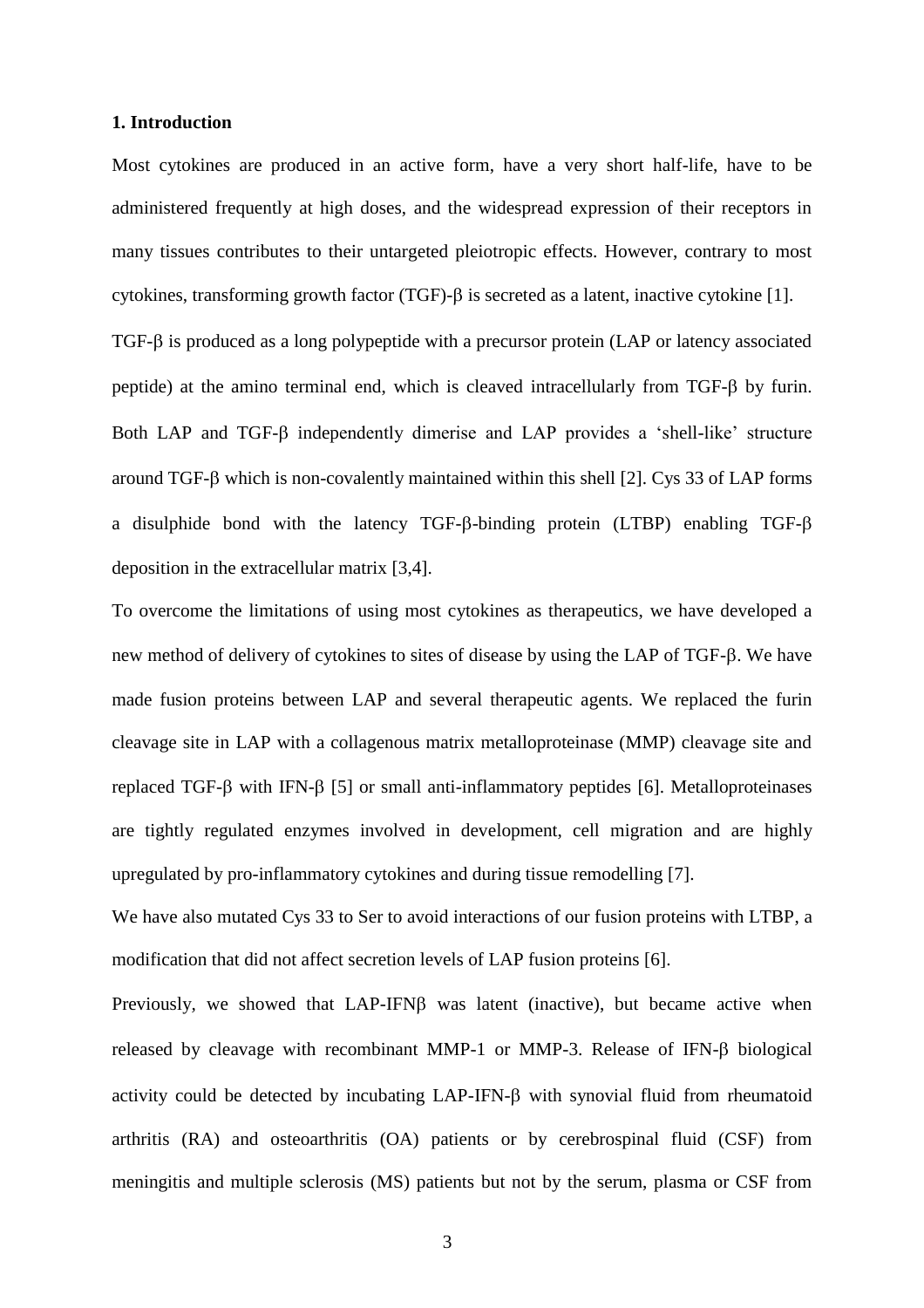non–inflammatory brain diseases [5]. We tested this delivery approach initially in a collageninduced arthritis (CIA) model in DBA/1 mice and showed that plasmid intramuscular injection of LAP-IFN- $\beta$  was more effective at ameliorating established arthritis than nonlatent isoforms containing IFN- $\beta$  at the amino terminal end of LAP (outside the shell) or as an open shell where the LAP was mutated at the double cysteine (to serine) residues 223 and 225 necessary to maintain the 'shell' as a closed structure. Latent IFN- $\beta$  has an extended half-life compared to the free IFN- $\beta$  (37 times longer) or pegylated-IFN- $\beta$  (7 times longer) [5].

We have also expressed, as LAP fusions, the anti-inflammatory peptides vasoactive intestinal peptide (VIP) and  $\alpha$  melanocortin-stimulating hormone (MSH). Both were therapeutic in CIA in DBA/1 mice when delivered by intramuscular DNA delivery after onset of disease compared with the empty LAP construct alone [6]. In addition,  $LAP-\gamma_3MSH$  recombinant protein was demonstrated to be more effective in inhibiting urate crystal-induced peritonitis at a 30 fold lower molar concentration than the free  $\gamma_3$ MSH peptide. LAP-VIP had a thousand fold longer half-life than free VIP [6].

Recently, we have also demonstrated that the original specificity of the cleavage site can be changed to that of an aggrecanase cleavage site that is more specific to arthritic disease [8]. Aggrecanase 1 and 2 (disintegrin-metalloproteinases with thrombospondin motifs; ADAMTS-4 and ADAMTS-5) are regulated by proinflammatory cytokines and are overexpressed in RA and OA. These enzymes cleave aggrecan which is responsible for resisting compressive forces in the joints, followed by essentially irreversible collagen degradation and cartilage destruction [7].

Using a fully mouse recombinant LAP-agg-IFN- $\beta$  fusion protein we observed slower and more prolonged release with an aggrecanase cleavage site compared to MMP cleavage with synovial fluid of OA patients and improved therapeutic efficacy in CIA. A recombinant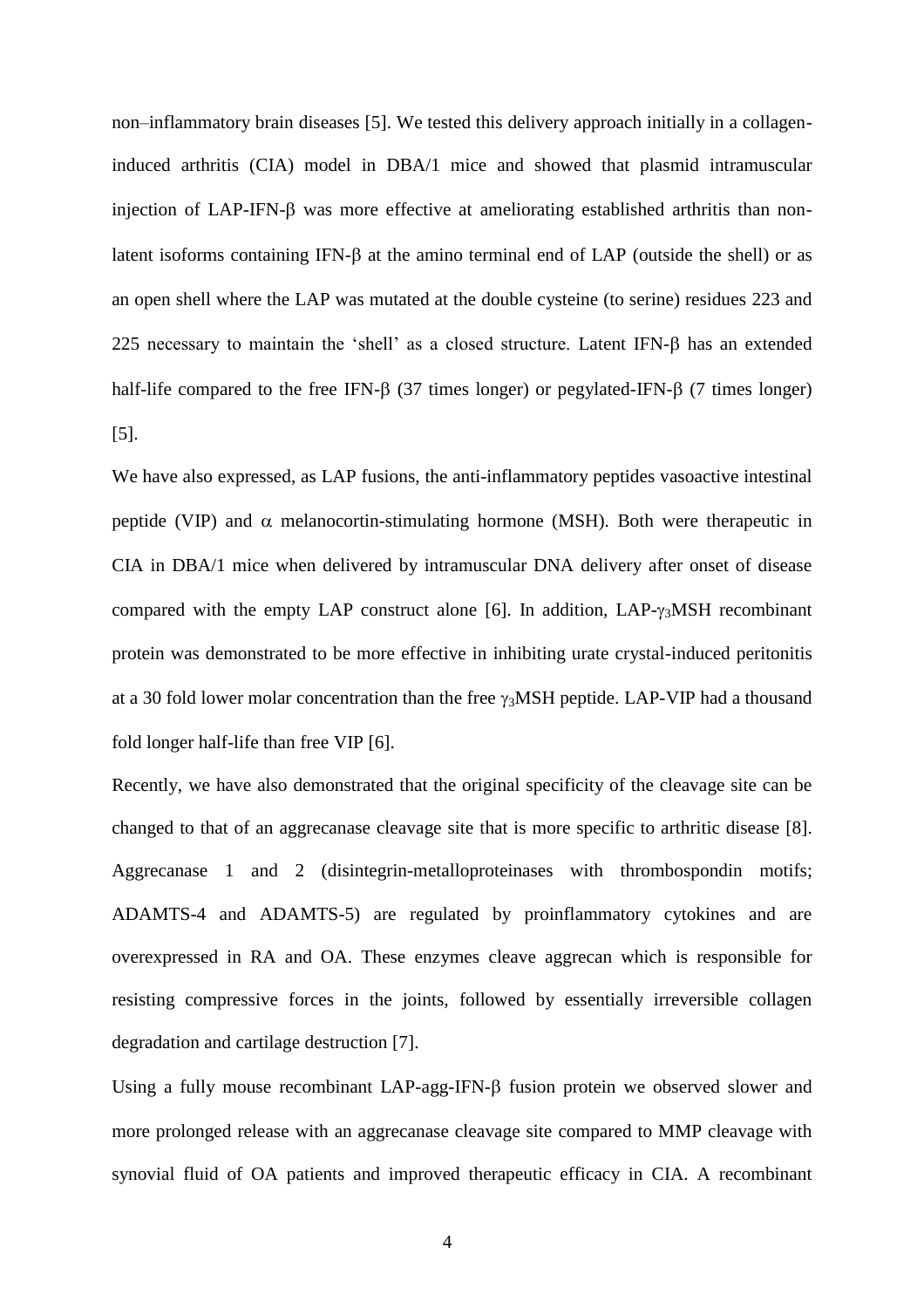protein without a cleavage site was not therapeutic demonstrating the importance of cleavage for efficacy. We also showed by bioluminescence imaging that the delivery is specific to inflamed tissue without effect in other tissues and this was also confirmed by quantitative RT-PCR of IFN-regulated genes and serum IP-10 concentrations (a serum biomarker of IFN activity). As expected, the half-life of these fusion proteins is reduced by a quarter in arthritic animals compared to naïve mice [8].

The principle of designing a latent cytokine and harnessing the pathological process i.e. the presence of matrix metalloproteinases for drug delivery is an important targeting mechanism, and its applications are broad including autoimmunity, cancer, atherosclerosis and tissue regeneration.

In this manuscript we show that the latent cytokine approach can be applied to a range of other molecules, as latency could be obtained by engineering other cytokines, growth factors and a cytokine antagonist (IL-1ra) that have various molecular configurations. Importantly, this delivery approach, by virtue of its targeting and latency properties, could contribute to the reassessment of therapeutic applications of cytokines that have failed clinical trials due to their unwanted pleiotropism and toxicities.

#### **2. Materials and Methods**

**2.1 Construction and expression of latent cytokines with human LAP:** The mature (without signal peptide) version of all cytokines and growth factors were cloned by PCR using Pfu-DNA polymerase (Promega, Southampton, UK) in frame between the Nco1 and Xba1 sites of the expression vector TGF-β GS-MMP-GS linker [5] in the plasmid vector pcDNA-3 (Invitrogen, Paisley, UK). Table 1 shows the primers used for each gene. All restriction enzymes were from New England BioLabs (Hitchin, UK). DNA sequences of all constructs were verified by sequencing at the Genome Centre, William Harvey Research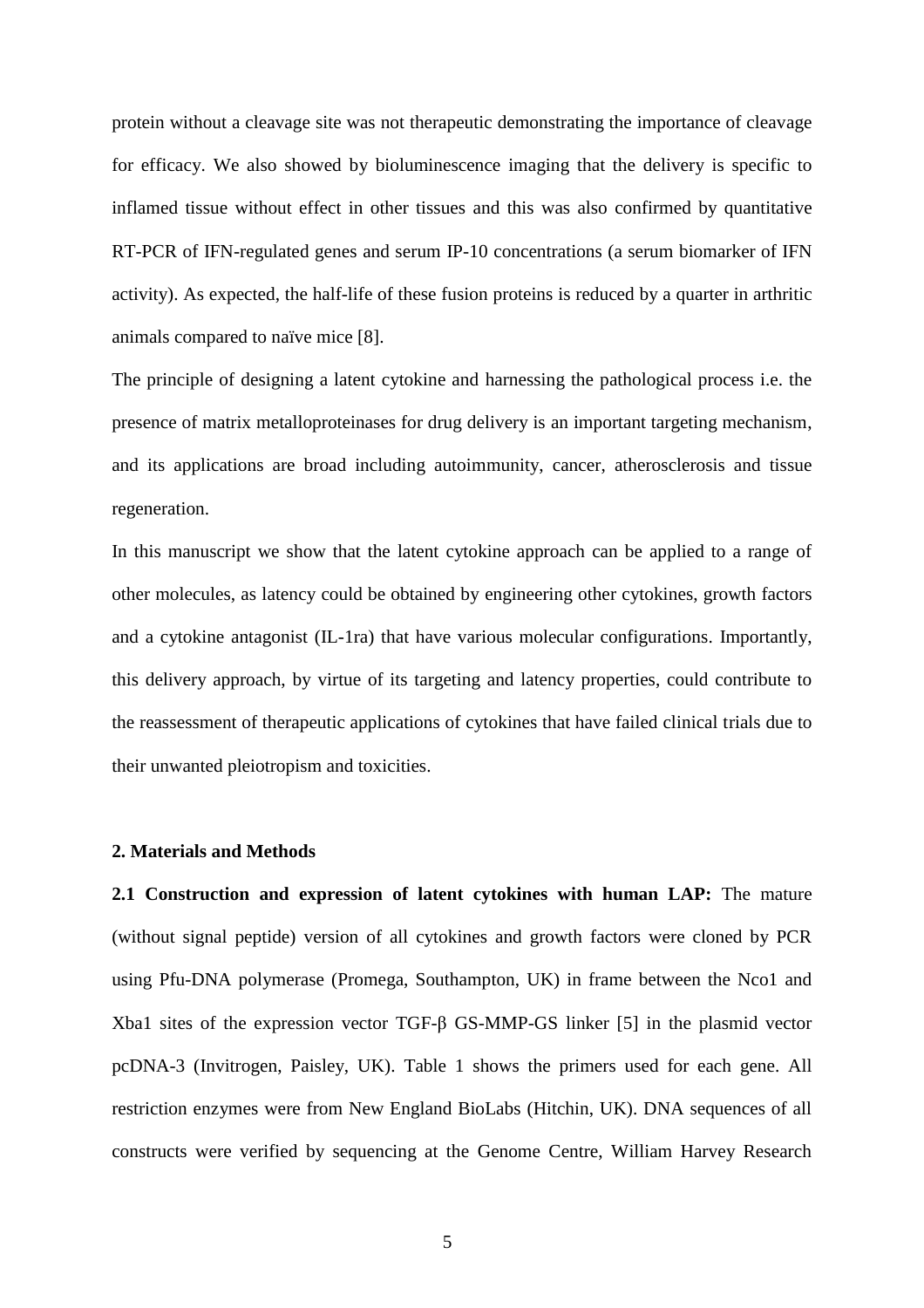Institute. Plasmid DNA was purified from *E. coli* DH5α using Qiagen maxiprep kits (Crawley, UK) and was transiently transfected into 293T cells using the calcium phosphate co-precipitation method as previously described [9]. For biological assays, 293T cells were incubated in 10% heat inactivated FBS in DMEM (Invitrogen) (with 100U/ml penicillin, 100µg/ml streptomycin and 2mM L-glutamine) and the supernatant collected 48 hours posttransfection. For Western blotting, the secreted proteins were collected in serum-free DMEM. **2.2 Construction, expression and purification of mouse LAP-IFN-β fusion recombinant** 

**proteins:** These proteins were expressed and purified as previously reported [8].

**2.3 Western blotting:** Denaturing SDS-PAGE gels were run at 12% acrylamide with protein molecular weight markers from BioRad (Hemel Hampstead, UK). After electro-transfer onto a Hybond-P:PVDF membrane (GE Healthcare, Little Chalfont, UK). Blocking was carried out using 5 % dried skimmed milk (Marvel) in 0.1 % Tween-20 in PBS (PBST) for 1 hr. Primary antibody (1:200 to 1:1000) was applied for 1 hour at room temperature in the same blocking solution. Following 3 x 30 mins washes in 50 mls PBST, secondary antibody conjugated to HRP (1:1000) (GE Healthcare) was added for 30 mins. After a further 3 x 15 mins washes, the blots were developed using the enhanced chemiluminescence (ECL) reagents (GE Healthcare) and exposed to autoradiography using Hyperfilm (GE Healthcare). Films were developed using an AGFA Curix 60 developer (Gevaert, Germany). Primary antibodies used were as follows: anti-mIFN-β rat clone 7F-D3 (1:200) (Santa Cruz, Heidelberg, Germany); anti-mEPO rat IgG2a, clone 148438, at 0.2 µg/ml (R&D Systems); anti-mIL-4 rat clone BVD4-1D11 at a dilution of 1:100 (Becton Dickinson, Oxford, UK); anti-mIL-10 clone 500-P60 at a dilution of 1:100 (Peprotech, London, UK); anti-human TGF- β mouse clone TB21 at a dilution of 1:500 (Abcam, Cambridge, UK); anti-human LAP goat polyclonal antibody at a dilution 1:1000 from (R&D Systems); anti-human BMP-7 rabbit polyclonal antibody at 1:2500 (Abcam); Anti-IGF1 1:1000 (R&D Systems). Secondary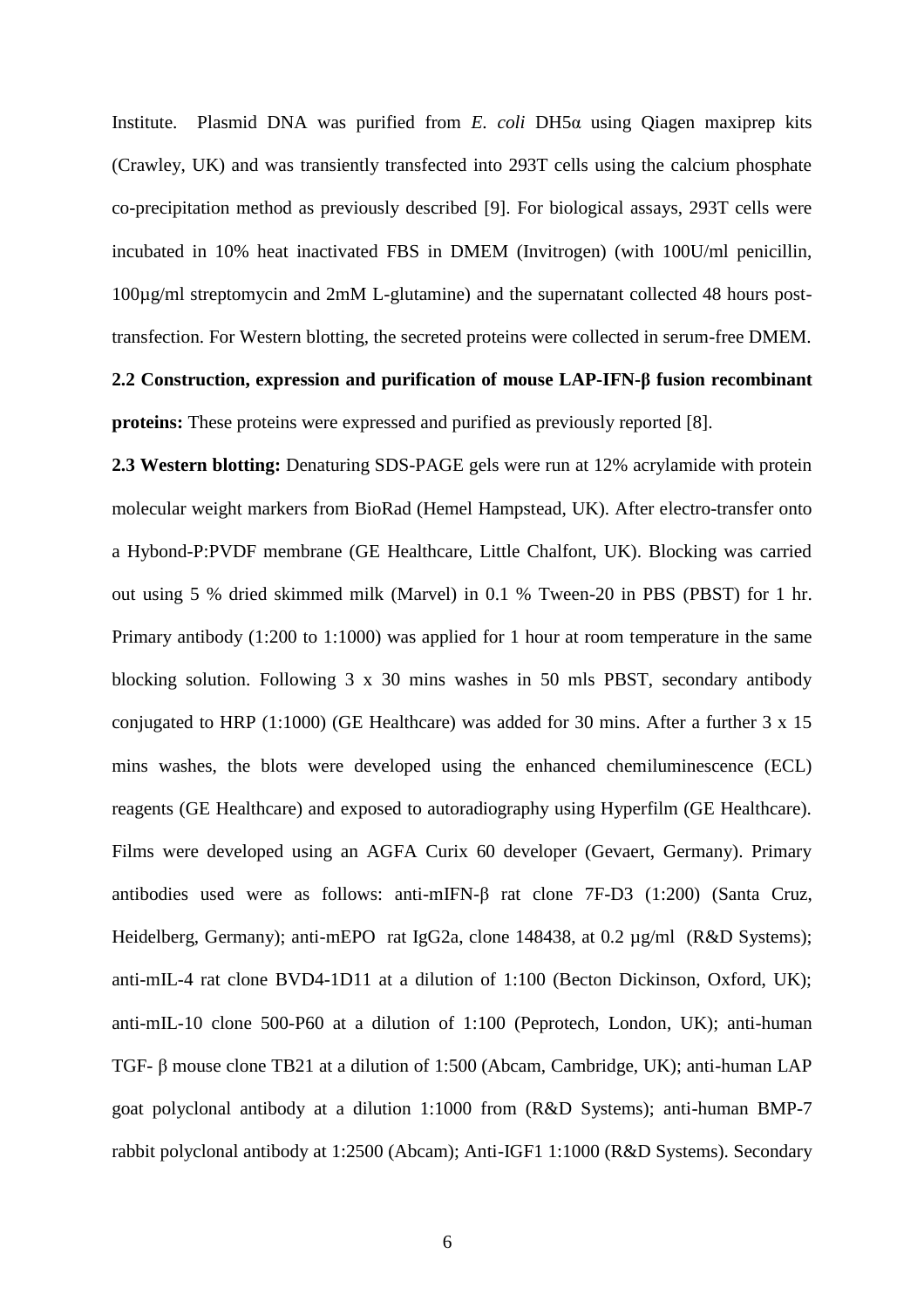antibodies used were: rabbit anti-mouse F (ab)2-HRP at 0.5 µg/ml (Zymed, San Francisco, USA); mouse anti-goat-HRP at 1:1000 (Santa Cruz); goat anti-rabbit-HRP at 1:1000 (DAKO, Cambridge UK).

**2.4 Assessment of latency:** Supernatants from 293T transfected cells were incubated overnight at  $37^{\circ}$  C with or without recombinant MMP1 (at  $30\mu$ M) produced in *E. coli* [10] kindly provided by Prof. H. Nagase, Kennedy Institute of Rheumatology, Imperial College, London).

# **2.4.1 IL-4 and IL-10 biological activity assays**

The activity of mouse IL-4 and IL-10 in the 293T cell supernatants was determined by measuring the proliferation of CT6 lymphocytes [11] or the D-36 mast cells [12] respectively, using the CellTiter-Glo<sup>TM</sup> Luminescent Cell Viability Assay (Promega, Southampton, UK). CT6 cells (starved of IL-2 for 48 hrs) or D-36 cells (starved of IL-4 and IL-3 for 16 hrs) were plated in 96-well plates at a density of  $10^4$  cells/well in 50  $\mu$ l. After the addition of 50  $\mu$ l of supernatant from transfected 293T cells or standards, the plates were incubated at  $37^{\circ}$  C at 5 % CO<sub>2</sub> for 72 hrs. For the measurement of cell viability, the plates were equilibrated at room temperature for 30 mins and an equal volume  $(100 \mu l)$  of the CellTiter-Glo<sup>TM</sup> reagent was added. Following induction of cell lysis by repeated pipetting, the luminescent signal was allowed to stabilise by incubation at room temperature for 10 mins. The cells were transferred to opaque-walled plates and the luminescent signal was recorded using a MLX Microtiter<sup>®</sup> Plate Luminometer (Dynex Technologies Inc., Chantilly, VA, USA).

### **2.4.2 IL-1ra-mediated inhibition of IL-1-induced NFB signalling assay**

The HeLa 57A cell line that expresses the NF-κB driven firefly luciferase reporter [13] (kindly provided by Prof. R. Hay, University of Dundee, Scotland) was used for this assay. HeLa 57A cells  $(1x10<sup>4</sup>)/96$  well plate in triplicate were incubated with increasing dilutions of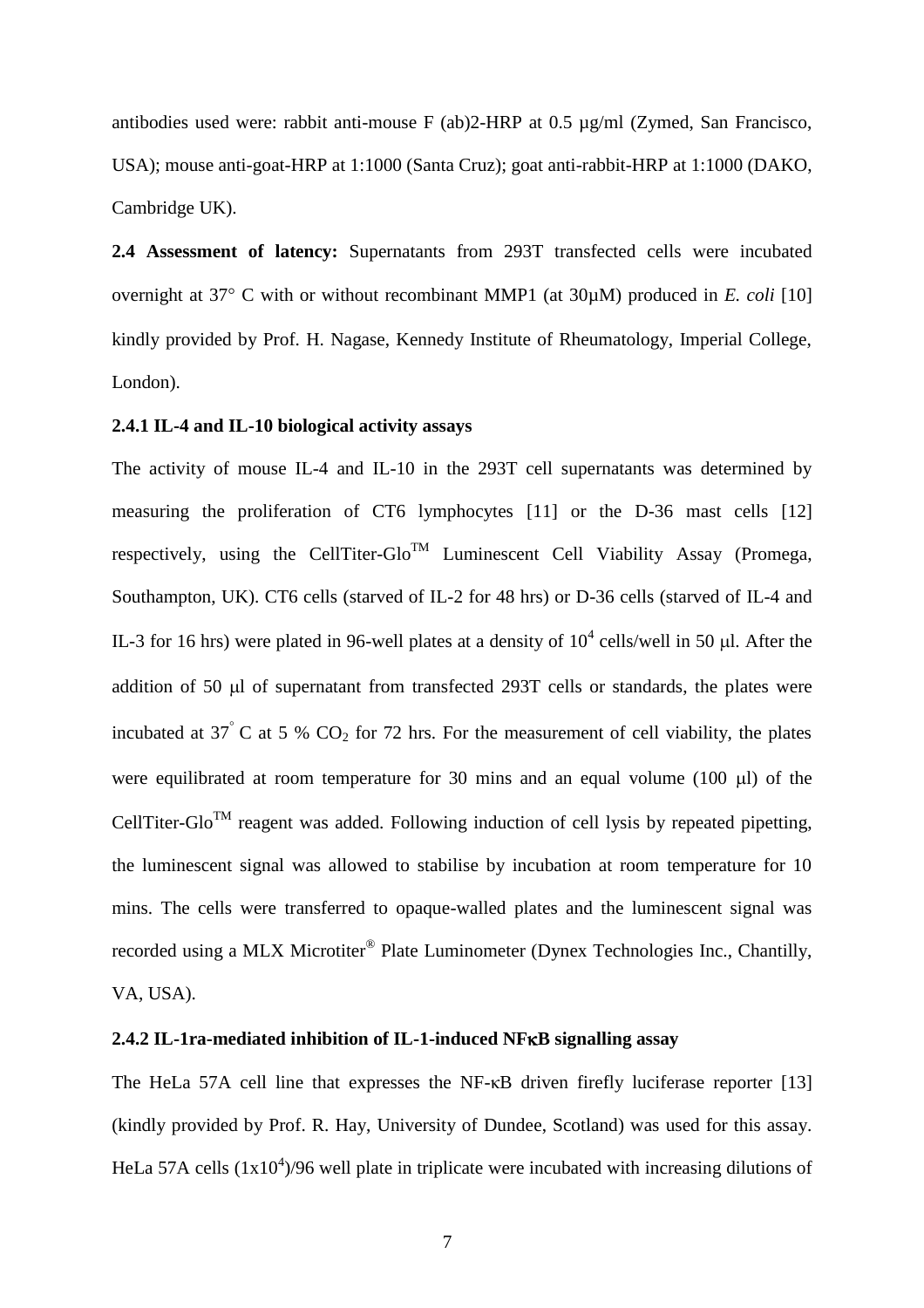supernatants from LAP-IL-1ra transfected 293T cells (treated or not with MMP1) for 2 hours and then stimulated for 4 hours with recombinant human IL-1β (10 ng/ml) (PeproTech, London, UK). Cells were lysed with reporter lysis buffer (Promega, Southampton, UK) and luminescence recorded using a Microtiter plate luminometer (Dynex Technologies).

**2.4.3 TGF-β assay:** Mink lung fibroblast cells expressing the firefly luciferase reporter gene driven by the plasminogen activator-1 promoter as described by Abe et al. [14] (kindly provided by D. Rifkin, New York University, USA) were cultured in DMEM medium supplemented with 10% heat inactivated FBS, 1% penicillin/streptomycin, 1% L-Glutamine and  $250\mu g/ml$  Geneticin (1mg/ml, G-418 sulphate, Invitrogen, Paisley, UK). 1.6 x  $10^4$  cells were plated per well of a 96 well plate and allowed to attach for 3 hours. Duplicates of either recombinant human TGF- $\beta$  (Peprotech) (ranging from 0 pg/ml to 350 pg/ml), or cell culture supernatants from LAP-TGF- $\beta$  transfected 293T cells (100  $\mu$ l/well) treated or not with MMP were diluted in medium containing 0.1% bovine serum albumin (BSA, Sigma-Aldrich, Dorset, UK). The cell culture supernatant was then collected and treated with 1 volume 1N HCl to 4 volumes supernatant, incubated for 10 minutes at room temperature (to release TGF-β from the LAP) followed by neutralization (1 volume 1.2N NaOH/0.5M HEPES to 5 volumes supernatant).

The mink cells were treated for 14-16 hours, washed once with 1x PBS before the addition of 50l of 1x Passive Lysis Buffer (Promega) and subsequent incubation for 15 minutes at room temperature on a platform rocker. The cells were then placed at -80°C for 30 minutes prior to thawing at room temperature for 10 minutes. The freeze/thaw procedure was repeated twice more, followed by titration before transferring 25 $\mu$ l of the cell lysate to assembly strips of white microtiter plates (Thermo Electron Corporation, Vantaa, Finland). The luminescence was read using the MLX Microtiter<sup>®</sup> Plate Luminometer following the addition of 50 $\mu$ l of the luciferase assay reagent (Promega).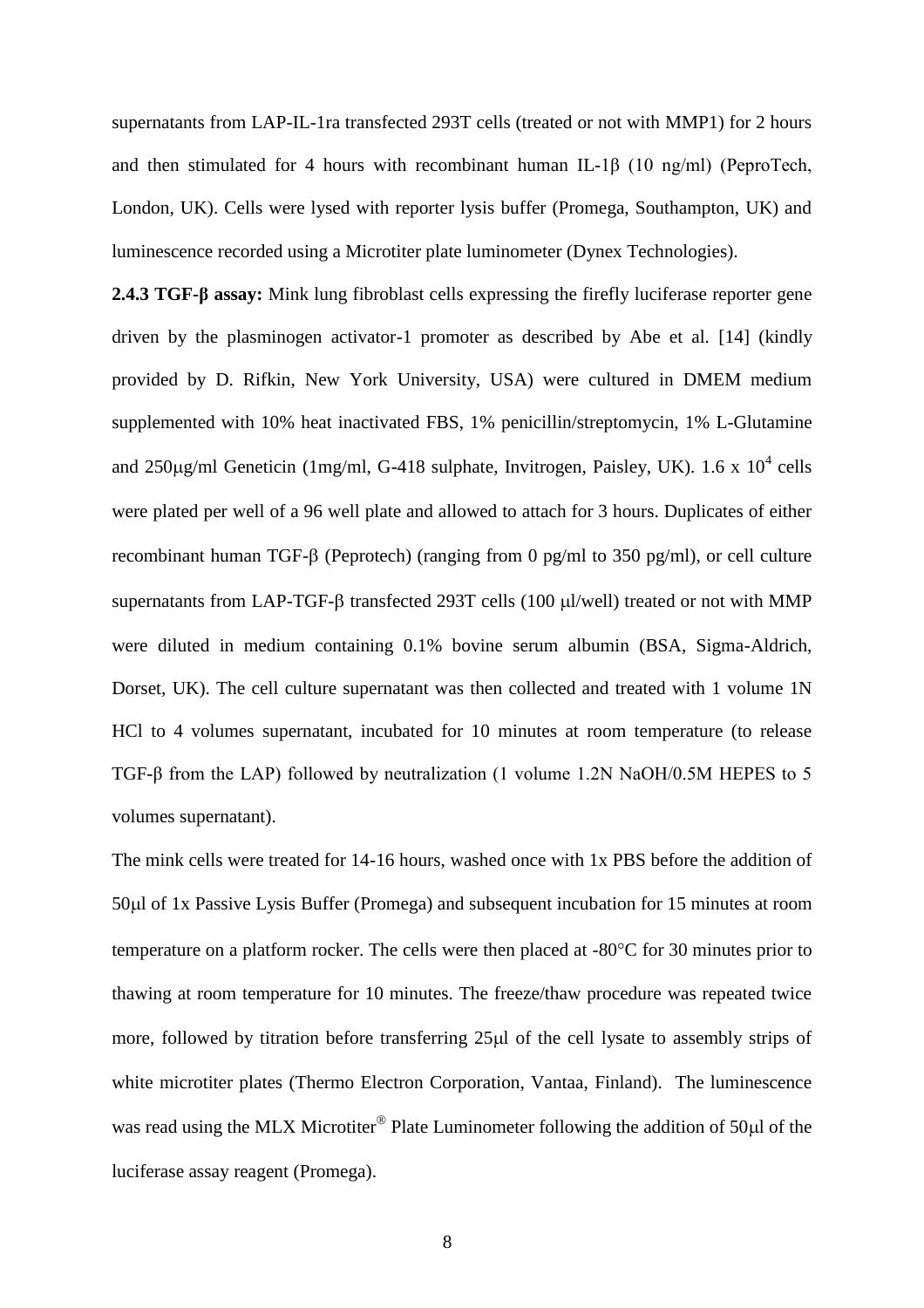**2.4.4 IL-17 assay:** The activity of LAP-IL-17 in 293T cell supernatants was determined by measuring the secretion of IL-6 from human foetal fibroblasts (HFF2) cells. HFF2 cells were plated in 96-well plates at a density of  $10^4$  cells/well in 50  $\mu$ l. After the addition of 50  $\mu$ l of supernatant from transfected 293T cells or standards, the plates were incubated at  $37^{\circ}$ C at 5 % CO<sup>2</sup> for 72 hrs. IL-6 concentration was measured in the HFF2 supernatants by IL-6 duoset ELISA (R&D Systems, Abingdon, UK).

**2.4.5 EPO assay:** The human megakaryoblastic cell line UT7 [15] was grown in RPMI and 10% FBS in the presence of GM-CSF (50 ng/ml). Prior to assaying EPO-dependent cell proliferation, cells were put in fresh medium without GM-CSF for 16-24 hrs, then plated in 96 well plates at a density of 2000 cells /well. 293T cell supernatants from LAP-EPO transfected cells, with or without MMP treatment, were also added to separate wells in doubling dilutions. After 72 hrs, cell proliferation was assessed using the CellTiter-Glo assay as described above. A standard curve for EPO was obtained by the addition of doubling dilutions of recombinant EPO (R&D Systems, Abingdon, UK) from 100 ng/ml.

### **2.5 ELISAs**

**2.5.1 EPO sandwich ELISA:** 100μL of anti-mouse EPO rat IgG2a mAb at 5μg/ml (Clone 148438, R&D Systems) was used as capture antibody and 100μl of goat anti-mouse EPO (R&D Systems) for detection with an anti-goat HRP conjugated antibody used at 1μg/ml (Santa Cruz). Alternatively, EPO sandwich ELISA was performed using an ELISA kit (Quantikine mouse/rat immunoassay, R&D Systems). ELISA was carried out on serial dilutions of the supernatant from transiently transfected 293T cells in order to calculate EPO concentration in the linear range of dilutions.

**2.5.2 IL-4 ELISA:** 96-well microtitre ELISA plates (Nunc, Uxbridge, UK) were coated with 50 µl/well of rat monoclonal anti-mouse IL-4 Ab (BVD4-1D11) at 2 µg/ml in 0.5 M carbonate/bicarbonate buffer (pH 9.6) and incubated overnight at  $4^{\circ}$ C. After washing once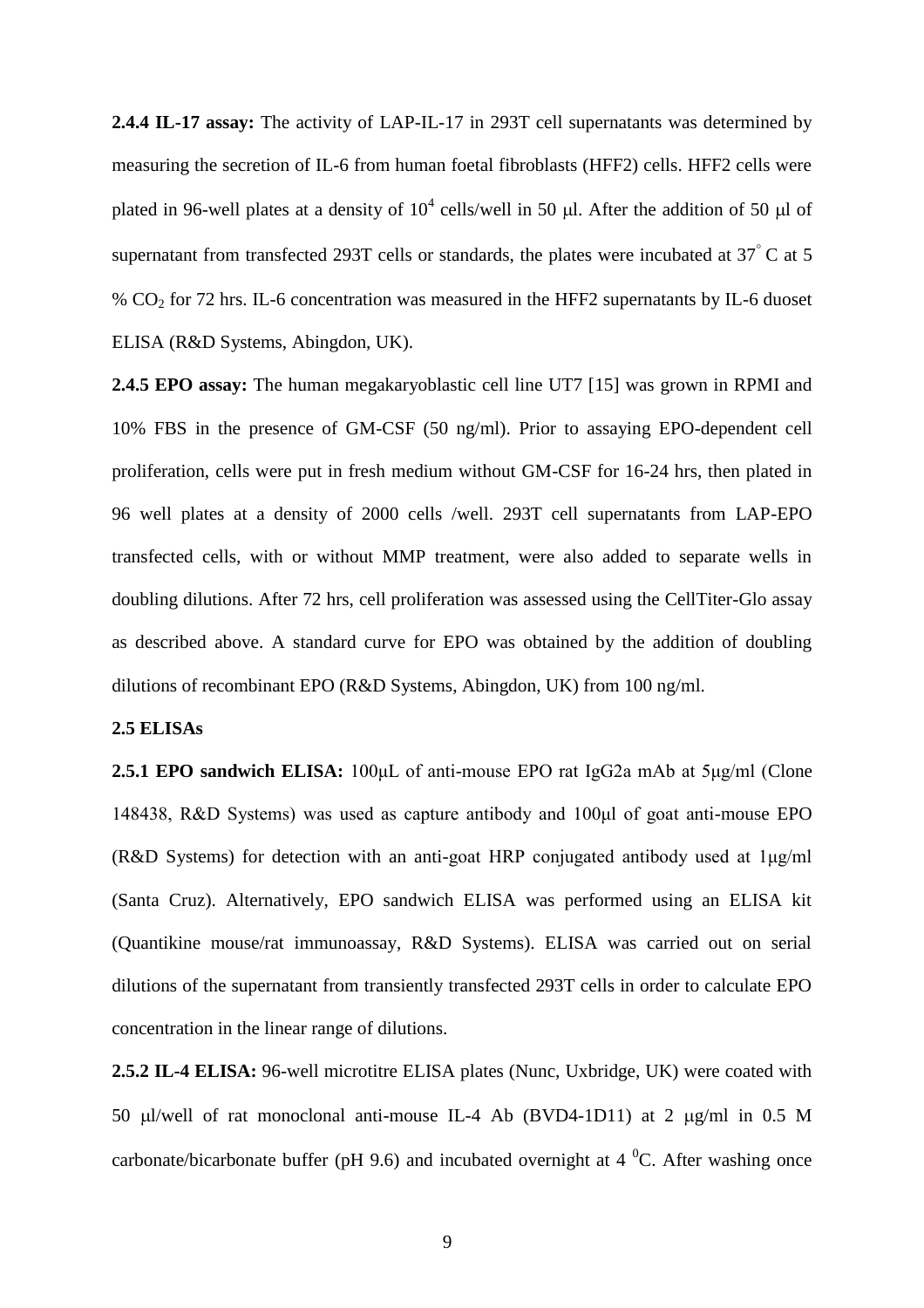with PBS, the plates were blocked with 200  $\mu$ l/well of 2 % casein (VWR, Poole, UK) in PBS for 1 hr. Following two washes in 0.05 % Tween-20 (VWR) in PBST, serial dilutions of standard mIL-4 (Peprotech), starting from 2 ng/ml, and concentrated supernatants from CHO cells were added and incubated in the plate for 3 hrs. After a further 5 washes in PBST, 50 l/well of biotinylated rat anti-mouse IL-4 monoclonal Ab (BVD6-24G2), at a concentration of 0.5 g/ml, was added and incubated for 1 hr. The plates were washed 5 times in PBST and 100 µl/well of streptavidin-HRP complex (GE Healthcare) (1:500 dilution) was added for 30 mins. Following 5 washes in PBST, the signal was detected using the TMB microwell substrate system (Kirkguard and Perry, Maryland, USA). The reaction was stopped by the addition of 4.5 M  $H<sub>2</sub>SO<sub>4</sub>$  and absorbance measurements were performed at 450 nm using a Tecan plate reader as above.

**2.5.3 IL-1ra ELISA:** 96 well ELISA plates (Nunc) were coated with a mouse monoclonal anti-human IL-1ra antibody (MAB280; R&D Systems) at a concentration of 4 µg/ml diluted in PBS overnight at  $4^{\circ}$  C. Plates were then washed with PBS and blocked with a 2% Marvel (Premier International Foods Ltd, Spalding, Lincs, UK) solution in PBS for an hour at room temperature. Plates were washed with PBS containing 0.05% Tween 20 (PBS/Tween) prior to incubation of standards (human IL-1ra; R&D Systems) 1 µg/ml to 1 pg/ml diluted in complete media and samples (culture medium) for 3 hours at room temperature. Plates were washed extensively with PBS/Tween before incubation with biotinylated goat anti-human IL-1ra (BAF280; R&D Systems) at a concentration of 200 ng/ml for 1 hour at room temperature. Plates were again washed with PBS/Tween and incubated with Streptavidin-HRP complex (GE Healthcare). Plates were again washed and the signal was detected using the TMB microwell substrate system and the reaction stopped by addition of 4M sulphuric acid (100 µl) and absorbance measurements were performed at 450 nm using a Tecan ELISA plate reader as above. The detection limit of this ELISA is 10 - 100 pg/ml.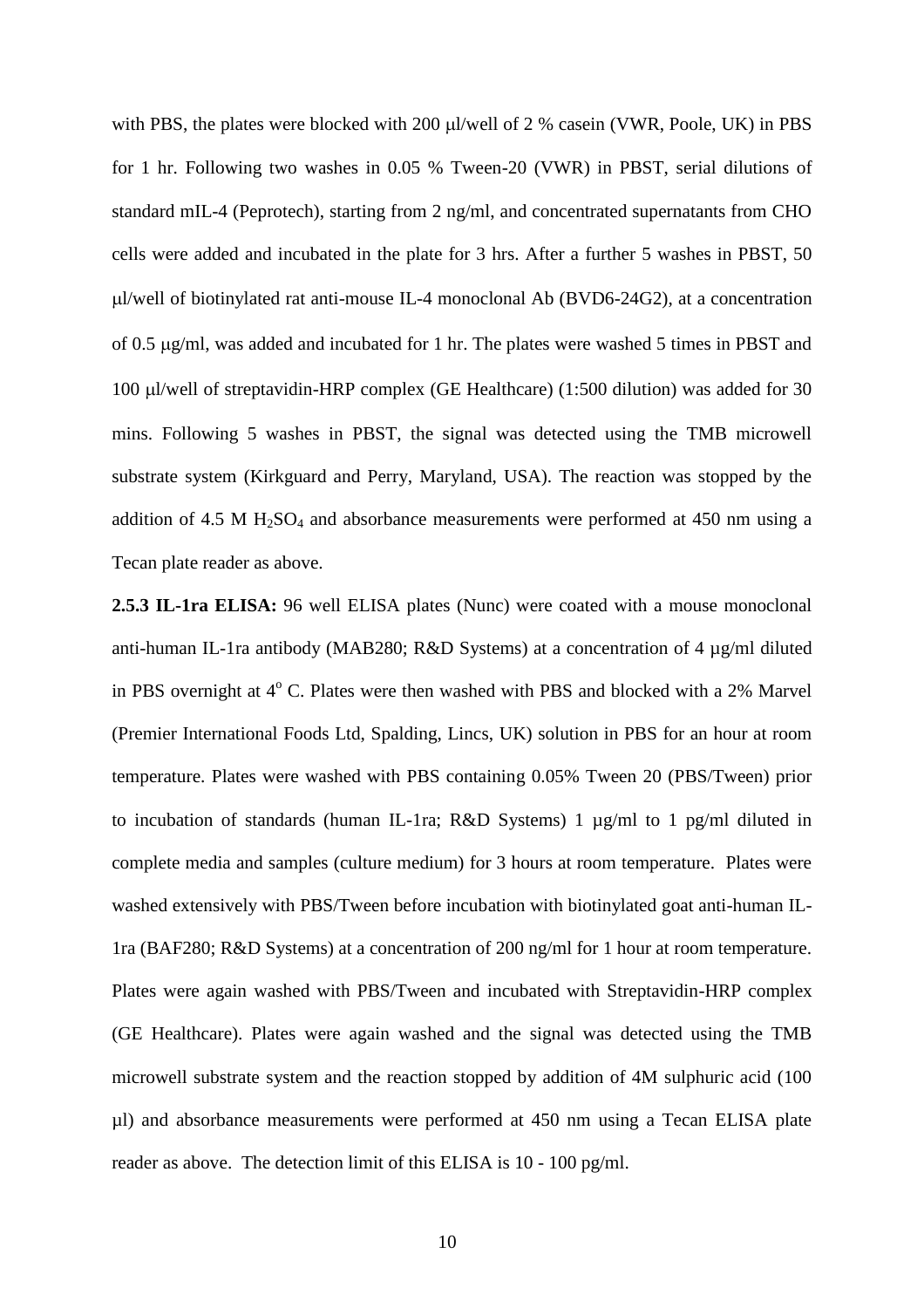**2.6 Culture of chick embryo limb bud cells:** fertilised eggs were incubated at 38°C for 3.5 days after which limb buds were microdissected under a microscope. Trypsin dissociated cells were electroporated with 2  $\mu$ g of DNA expression vectors/2x10<sup>5</sup> cells. Alcian blue staining of 4 day stage 20/21 chick micromass cultures was performed as previously reported [16].

**2.7 Mice:** All animals used in this study were kept according to Institutional and approved Home Office guidelines. DBA/1 and Biozzi AB/H mice were purchased from Harlan Biologicals. Mx2 Luc BAC transgenic mice have a C57/BL6 genetic background and express firefly luciferase under the control of the IFN-responsive Mx2 promoter [17].

**2.7.1 EAE in Biozzi AB/H mice:** mice were immunised by subcutaneous injection of 1mg of spinal cord homogenate in complete Freund's adjuvant at days 0 and 7 [18]. Animals were injected i.p. on day 10 with a syngeneic fibroblast cell line  $(1x10^6 \text{ cells/mouse})$  which was transduced with lentiviral vectors expressing either LAP-MMP (LAP-MMP.tsF) or LAP-MMP-huTGF-β (LAP-MMP-huTGF-β.tsF) at 40 ng/ml/10<sup>6</sup> cells per 24 hrs. Mice were scored every day for a further 20 days [18].

**2.7.2 EAE in Mx2 luc mice**: EAE was induced using an EAE induction kit (Hooke Laboratories, Lawrence, MA, USA) according to the manufacturer's instructions. Animals with a clinical score of 3 were injected with 10 μg of recombinant LAP-agg-IFN-β, LAPmmp-IFN-β or free IFN-β and sacrificed 24 h later. Tissues were dissected from treated mice, snap frozen and stored at -70°C. Serum levels of IP-10 were assessed as previously described [8].

**2.8 Luciferase assay:** Luciferase activity in various mouse tissues was determined using the Bright-Glo luciferase assay system (Promega, Southampton, UK). Frozen tissues were added to Glo-lysis buffer (Promega) and homogenized in CK28 Precellys homogenisation tubes (Stretton Scientific, Derbyshire, UK) using a Precellys homogenizer (Stretton Scientific).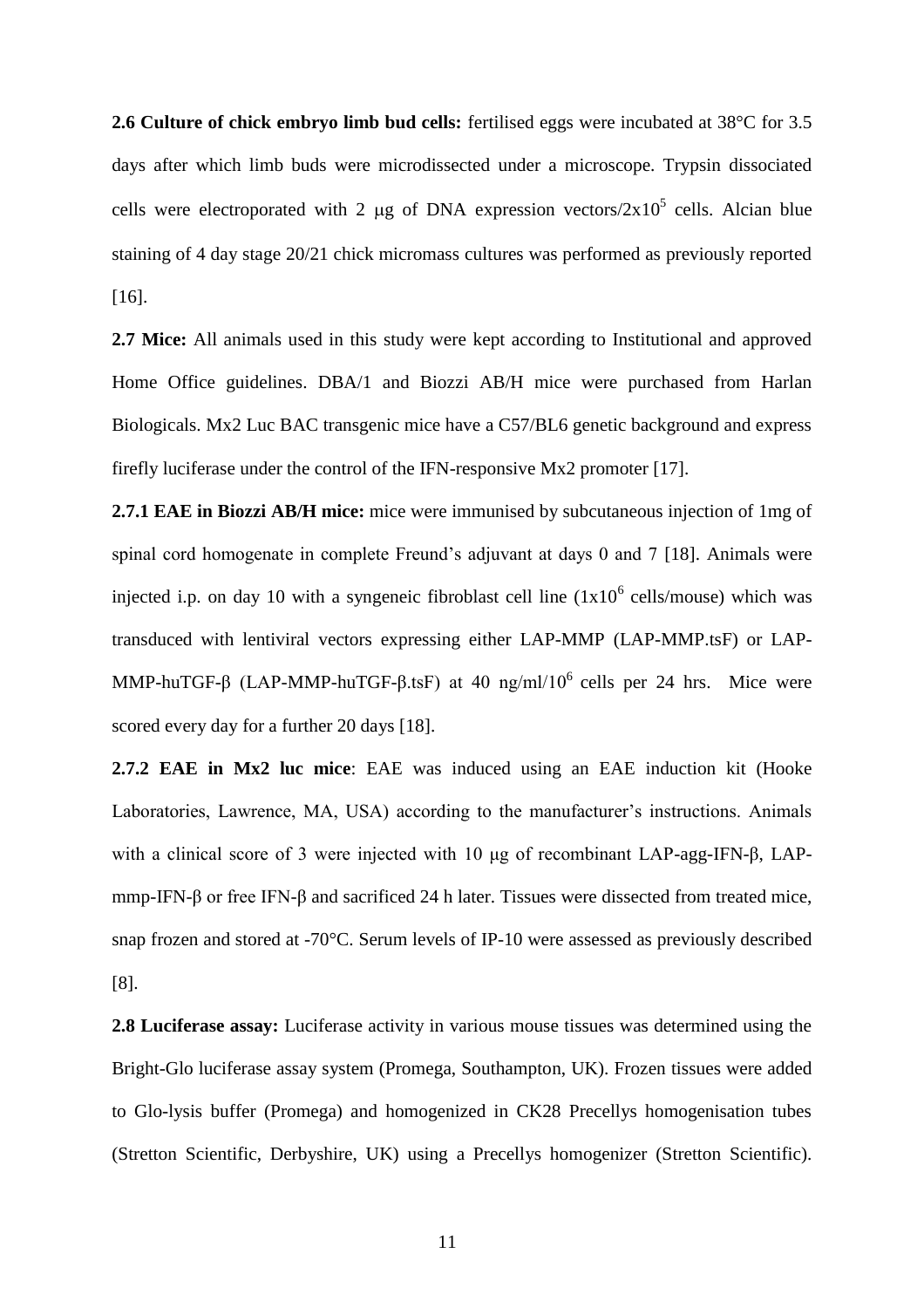Samples were then centrifuged  $(13,000 \text{ rpm}$  for 5 min at  $4^{\circ}$ C) and the lysate collected. Protein concentrations of tissue lysates were determined using the BCA protein assay (Fisher Scientific) and luciferase activity was determined in 25μl aliquot of the sample containing 5μg of total protein, which was mixed with 25 μl of Bright-Glo luciferase assay substrate (Promega), and light emission measured using a MLX Microtiter® Plate Luminometer (Dynex Technologies Inc., Chantilly, VA, USA). Values for luciferase activity were expressed as relative light units per microgram of protein.

**2.9 Quantitation of LAP fusion proteins by competitive ELISA:** LAP fusion proteins were quantified by competition ELISA as described previously [19] using baculo virus expressed recombinant human LAP as competitor (Sigma –Aldrich).

### **2.10 Statistical analysis**

Descriptive statistics and significant differences between groups were calculated using Mann-Whitney U-tests or one-way ANOVA in Graphpad.

### **3. Results**

# **3.1 Fusion of LAP-MMP to TGF, IL-4, IL-10, IL-17A, BMP-7, EPO, IGF1 and IL-1ra produces latent molecules that upon cleavage with MMP become active**

To investigate the applicability of conferring latency to cytokines and growth factors with different structures (dimers such as IL-10, TGF- $\beta$ , IL-17A, BMP-7 or monomers such as IL-4, EPO, and IL-1ra) and different molecular weights we fused their mature sequence to our original LAP-MMP sequence [5] (fig. 1). Transient expression after 293T cell transfection showed that all proteins were expressed efficiently and were cleaved by recombinant MMP-1 (fig. 2A-H).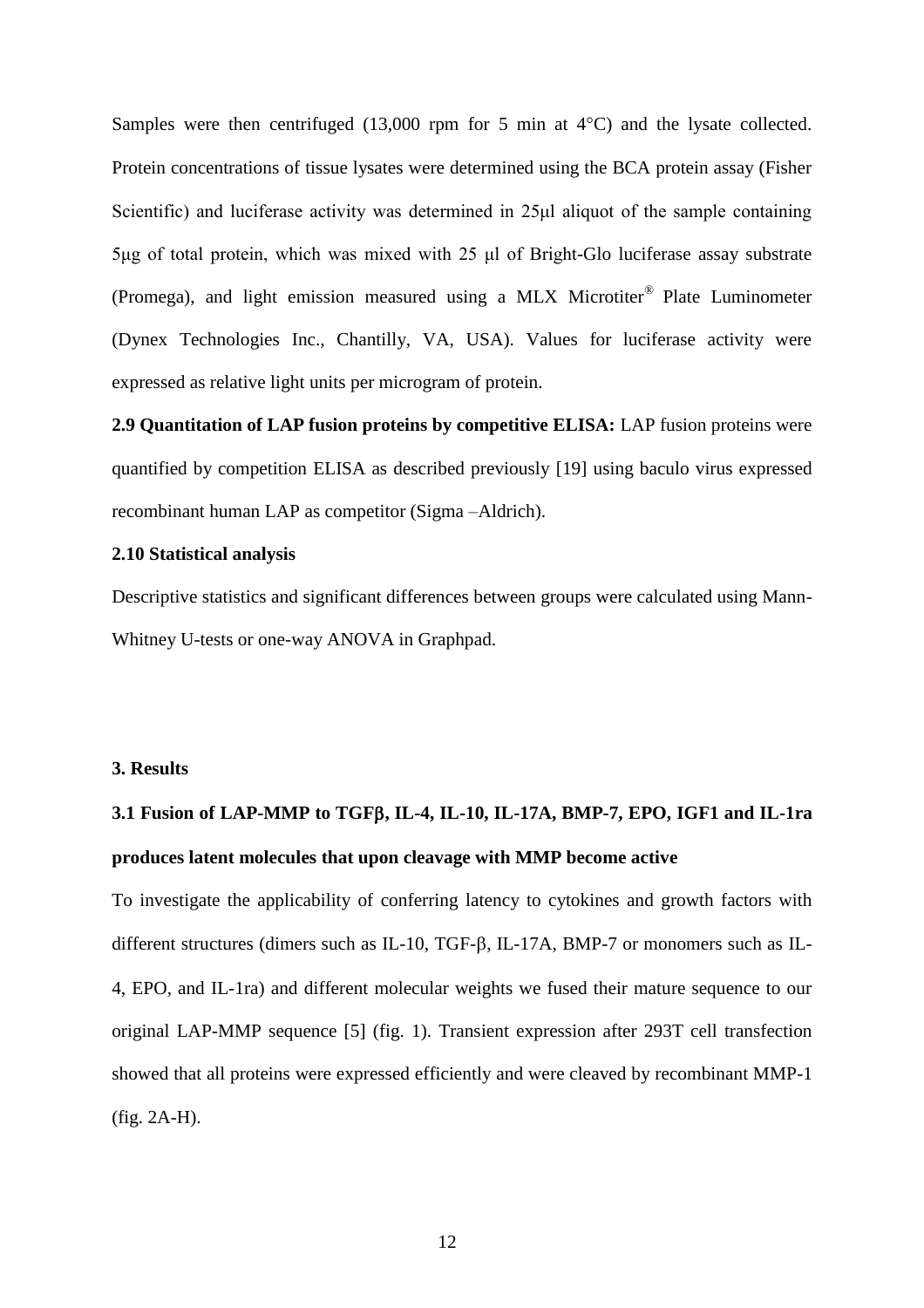To assess their latency, supernatants were incubated in the presence or absence of MMP1 and then added at different dilutions to respective bioassays. Dose response curves were obtained for all proteins after cleavage. LAP-IL-10 increased proliferation of the D36 mast cells (fig. 3A), LAP-IL-4 increased proliferation of the CT6 T cell line (fig. 3B), LAP-IL-1ra inhibited IL-1- $\beta$ -NFkB-driven luciferase expression in 57A HeLa cells (fig. 3C), LAP-TGF- $\beta$  also required acid treatment for release from LAP, as expected, and induced luciferase activity from the PA-1 promoter in mink fibroblast cells (fig. 3D), LAP-IGF-1 induced oligodendrocyte CG4 cell proliferation (fig. 3E), LAP-EPO induced proliferation of the megakaryoblastic cell line UT-7 (fig. 3F), LAP-IL17A induced IL-6 secretion from human HFF2 fibroblasts (fig. 3G), LAP-BMP-7 induced luciferase activity from the ld1 promoter in C2C12 cells (not shown) and promoted chondrogenic differentiation (fig. 3H)..

In some of these constructs a  $(GGGGS)_3$  linker was used instead of an MMP cleavable site as control. As shown with LAP-EPO this linker is not cleaved by MMP, nor is it active in the bioassay (fig. 2D and 3F).

Metalloproteinases are also active during tissue remodelling and differentiation. Electroporation of plasmids expressing LAP-TGF- $\beta$  and LAP-BMP-7 into chicken limb bud mesenchymal micromass cultures showed that they facilitate chondrogenesis whilst expression of LAP-MMP alone or empty plasmid cannot (fig. 3H).

### **3.2 LAP fusion proteins are effective in treatment of EAE.**

We have previously shown that plasmid  $DNA$  expressing native  $TGF-\beta$  delivered intracranially complexed in liposomes is therapeutic in an animal model of MS [18]. Here we assessed whether intraperitoneal injection of syngeneic fibroblasts engineered with a lentiviral vector to express the same amounts of  $LAP-TGF-\beta$  or  $LAP-MDP$ , 10 days post disease induction affected disease progression. Figure 4 shows that  $LAP- TGF- $\beta$  but not$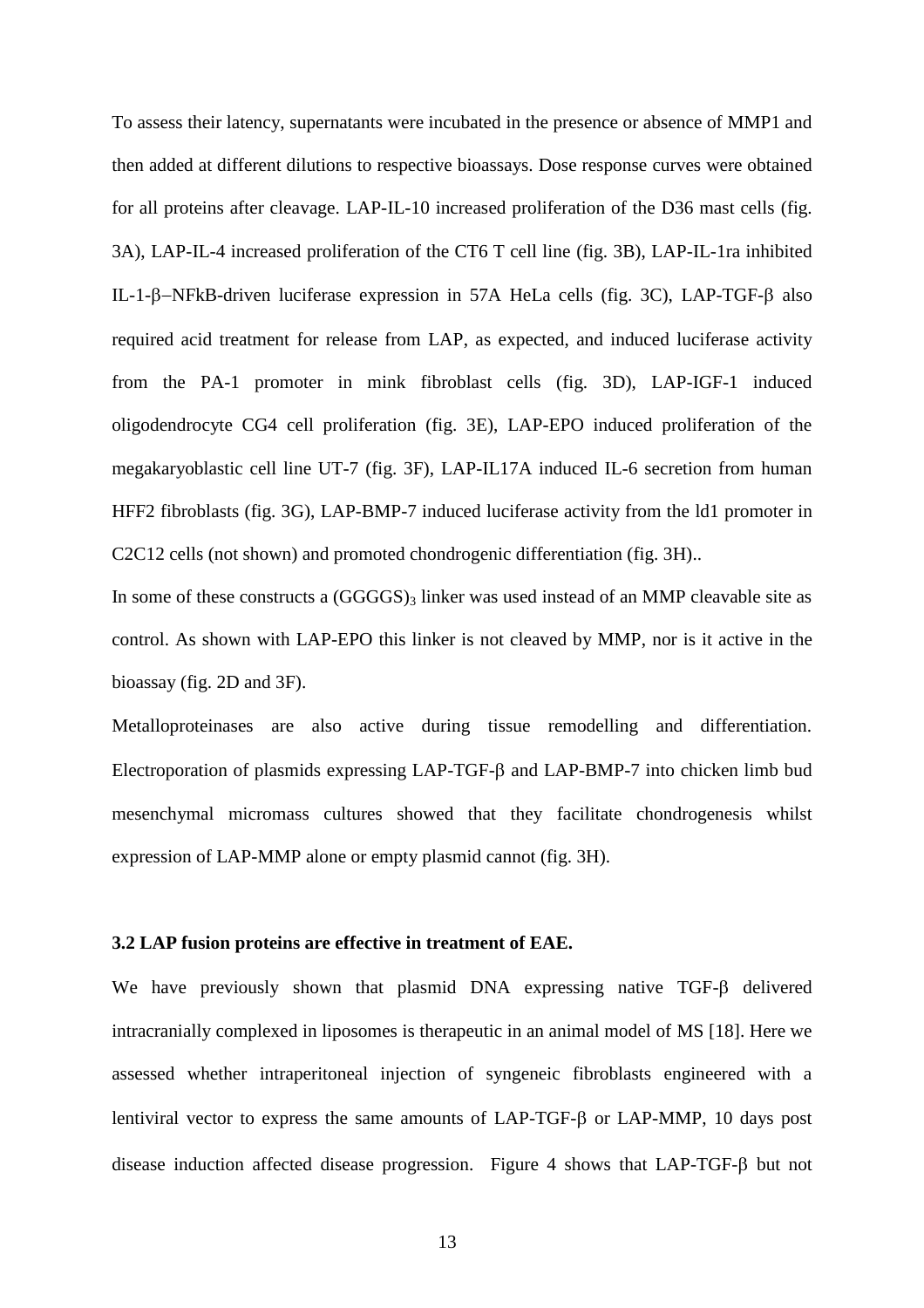LAP-MMP expressing fibroblasts can significantly inhibit the development of the acute phase of the disease.

To investigate whether LAP can be used to deliver a therapeutic entity to the brain and spinal cord, we used the reporter mice that express firefly luciferase under the regulation of the IFNinducible MX2 promoter [17]. Measurement of luciferase activity 24 hr after injection of latent IFN-β shows that IFN-β is efficiently released from LAP into the brains of mice with EAE (fig. 5A). Interestingly, this release is even more efficient with the aggrecanase cleavage site than with either LAP-MMP-IFN-β or free IFN-β in the spinal cords of EAE mice. Figure 5B shows that the IFN-β biomarker IP-10 is poorly induced in animals treated with LAP-IFN-β constructs in comparison to free IFN-β.

### **4. Discussion**

Here we have described the versatility of our latent cytokine technology. We demonstrate that cytokines whose molecular structure differ substantially, for example EPO, IL-4 and IL-1ra are monomers; IL-10 and IL-17 are dimers; and TGF- $\beta$  and BMP share similar dimeric folding and cysteine knot structure; could all become latent when cloned after the LAP and the MMP cleavage site. All cytokines could be detected within LAP by their respective antibodies in ELISA and western blotting.

The crystal structure of LAP with  $TGF-\beta$  at its centre has recently been elucidated and the strong interactions of TGF- $\beta$  with LAP demonstrated [2]. Crucially, TGF- $\beta$  within the LAP is inaccessible to its receptors (ibid).

Interestingly, BMP-7 is a member of the TGF- $\beta$  family of growth factors that have a LAP that does not provide latency [20]. This may be due in part to the fact that the LAP of BMP-7 lacks the disulfide bonds provided by cysteines in positions 223 and 225 that dimerise LAP from TGF-β. The hydrophobic residues (leucine and isoleucine) in the  $α1$  helix in the LAP of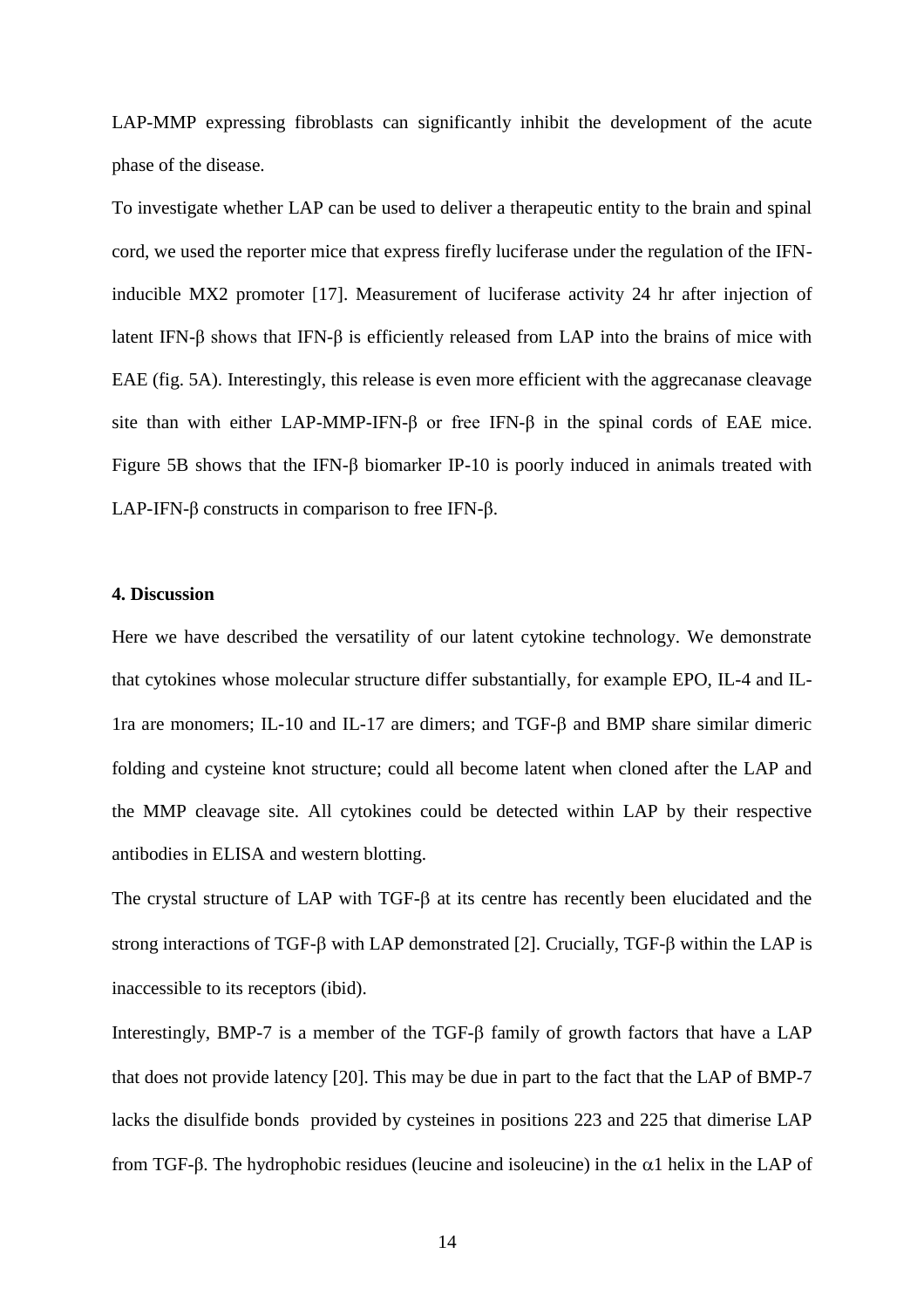TGF- $\beta$  interacts strongly with tryptophan 279 and tryptophan 281 of TGF- $\beta$  [2] stabilising the latent structure whilst the opposite face interacts with LTBP [21]. In BMP7, this outward face enables interaction with fibrillin.

We do not envisage that the 'shell' structure provided by LAP is fully closed, particularly with larger cytokines such as IFN- $\beta$  and neither do we expect that LAP will strongly interact with any other cytokine except for its native  $TGF-\beta$  and some of its family members.

Importantly, secretion of latent cytokines or their latency does not require the presence of LTBP. We have previously demonstrated that overexpression of  $LAP-IFN-\beta$  in CHO cells after methotrexate gene amplification results in only a small proportion of the fusion molecules still interact with the endogenous single gene product of LTBP and the majority of the secreted molecules are LTBP-free and are still latent [5]. Secondly, we have mutated cysteine residue 33 to serine in LAP, preventing its interaction with LTBP, and the constructs tested are well secreted and latent [6,8, 22].

The extent of latency varies in different *in vitro* assays. Our collagenous MMP cleavable site is cleaved by many MMPs including MMP-1, -3, -7 and -13. Most cell lines in culture produce low levels of MMPs which may or may not be active. Addition of our recombinant active MMP-1 may also lead to activation of inactive metalloproteinases in certain culture supernatants. We have detected some gelatinases in many supernatants of cells by zymograms (unpublished). Incubation of some cells with non-specific MMP inhibitors lowers this background activity (fig. 3F).

The modularity of the latent cytokine design was recently exemplified by exchanging the MMP cleavage site for the aggrecanase cleavage site [8]. Importantly, this site is cleaved both by recombinant ADAMTS-4 and -5 and by synovial fluid from OA patients. Release with enzymes from pathological sites is important, showing its clinical applicability, because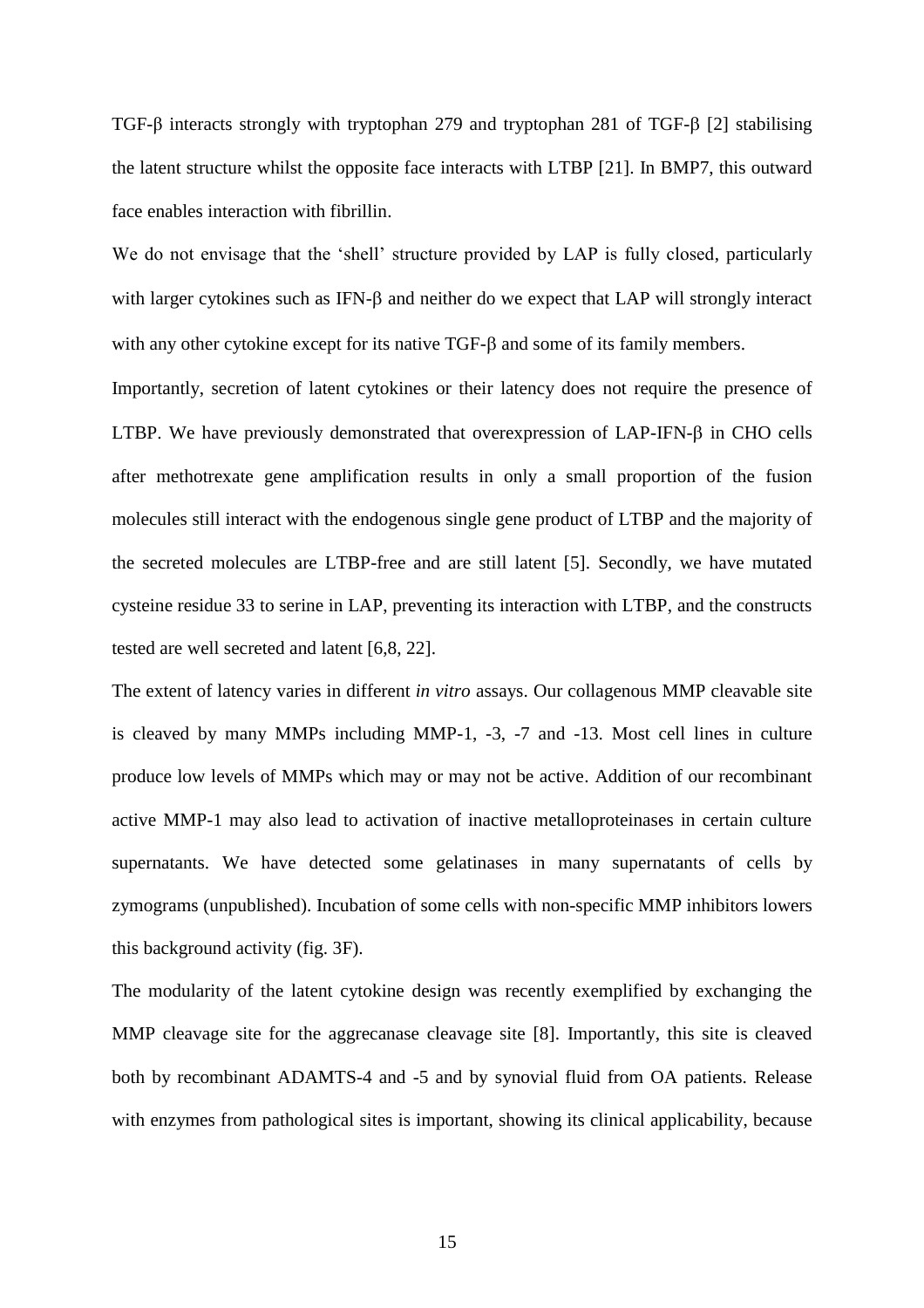most recombinant metalloenzymes are truncated and their substrate specificity may be slightly different than the full enzyme [10,23].

Finally we have also shown that LAP fusion proteins can be used to treat a mouse model of multiple sclerosis and efficiently deliver therapeutics to the brain and spinal cord without systemic side effects. Whether this entry through the blood brain barrier is facilitated by the presence of the RGD sequence in LAP and/or other mechanism(s) requires further investigation.

### **5. Conclusions**

The data presented here clearly demonstrate the applicability of the latent cytokine technology to a number of therapeutic entities including cytokines of different structures and masses, a cytokine antagonist and growth factors. This broad applicability opens up the possibility that these biologically potent molecules may be harnessed for therapeutic use despite their pleiotropic effects and, in some cases, toxicities. This is an important development as there are many pathological conditions where there is an unmet clinical need for new and more targeted therapies, which may now be possible using this approach.

**Acknowledgements**: We would like to thank our collaborators H. Nagase, A. Mustafa. This work has been funded in part by grants from MRC (G0800795), BHF (PG/09/093), AR UK (19454 and 17559), NMSS (USA) Promise 2010.

### **References**

- 1. Khalil N. TGF-beta: From latent to active. *Microbes Infect*(1999; **1**:1255-1263.
- **2.** Shi M, Zhu J, Wang R, et al. Latent TGF-beta structure and activation. *Nature;*2011 474:343-349. **\* An important paper describing the elucidation of the crystal**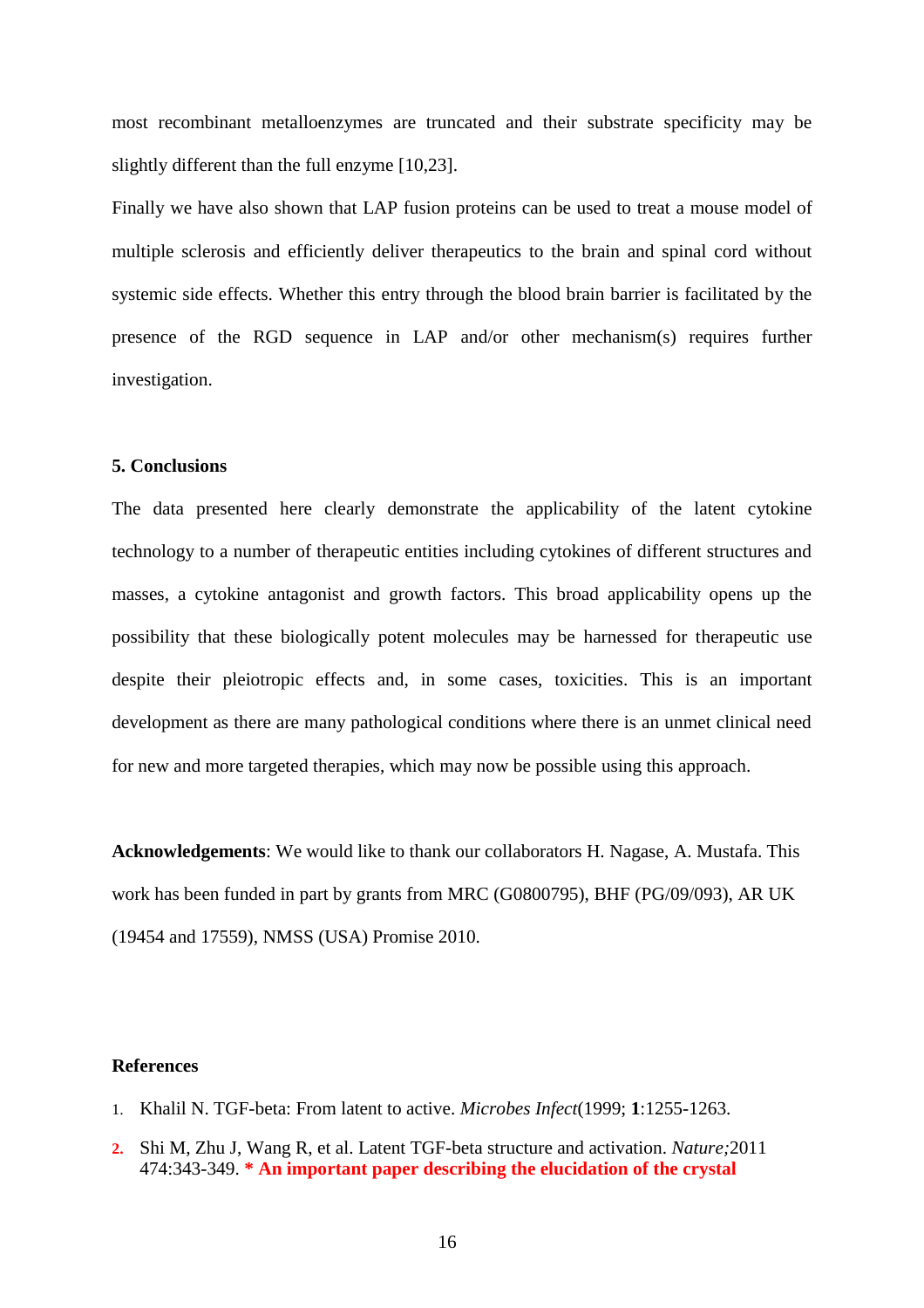# **structure of LAP with TGF-β at its centre.**

- 3. Saharinen J, Hyytiainen M, Taipale J et al. Latent transforming growth factor-beta binding proteins LTBPs)--structural extracellular matrix proteins for targeting TGF-beta action. Cytokine Growth Factor Rev 1999; 10:99-117.
- 4. Saharinen J, Taipale J, Keski-Oja J. Association of the small latent TGF-beta with an eight cysteine repeat of its binding protein LTBP-1. EMBO J 1996; 15:245-253.
- 5. Adams G, Vessillier S, Dreja H, et al. Targeting cytokines to inflammation sites. Nature Biotechnol 2003; 21:1314-1320. **\*\*This is a seminal paper providing the first description of the engineering of latent cytokines**
- **6.** Vessillier S, Adams G, Montero-Melendez T, et al. Molecular engineering of short halflife small peptides (VIP, alpha-MSH and gamma-MSH) fused to latency-associated peptide results in improved anti-inflammatory therapeutics. Annals of the Rheumatic Diseases 2012; 71:143-149**. \*\* This was the first study to demonstrate the applicability of the latent cytokine technology to small peptides as opposed to larger protein molecules.**
- 7. Murphy G, Nagase H. Reappraising metalloproteinases in rheumatoid arthritis and osteoarthritis: Destruction or repair? Nature Clinical Practice Rheumatology 2008; 4:128- 135.
- 8. Mullen L, Adams G, Foster J, et al. A comparative study of matrix metalloproteinase and aggrecanase mediated release of latent cytokines at arthritic joints. Annals of the Rheumatic Diseases 2013; epub ahead of print. **\*\*This study definitively showed that latent cytokines are latent** *in vivo* **until cleavage by disease-associated enzymes and are delivered efficiently at the site of disease**
- 9. Yousaf N, Gould DJ, Aganna E, et al. Tumor necrosis factor receptor I from patients with tumor necrosis factor receptor-associated periodic syndrome interacts with wild-type tumor necrosis factor receptor I and induces ligand-independent NF-kb activation. Arthritis and rheumatism 2005;52:2906-2916.
- 10. Chung L, Shimokawa K, Dinakarpandian D, et al. Identification of the (183)rwtnnfrey(191) region as a critical segment of matrix metalloproteinase 1 for the expression of collagenolytic activity. J Biol Chem 2000;275:29610-29617.
- 11. Ho SN, Abraham RT, Gillis S, et al. Differential bioassay of interleukin 2 and interleukin 4. J Immunol Methods 1987;98:99-104.
- 12. Schlaak JF, Schmitt E, Huls C, et al. A sensitive and specific bioassay for the detection of human interleukin-10. J Immunol Methods 1994;168:49-54.
- 13. Arenzana-Seisdedos F, Thompson J, Rodriguez MS et al.Inducible nuclear expression of newly synthesized i kappa b alpha negatively regulates DNA-binding and transcriptional activities of nf-kappa b. Mol Cell Bio l1995;15:2689-2696.
- 14. Abe M, Harpel JG, Metz CN, et al. An assay for transforming growth factor-beta using cells transfected with a plasminogen activator inhibitor-1 promoter-luciferase construct. Anal Biochem 1994;216:276-284.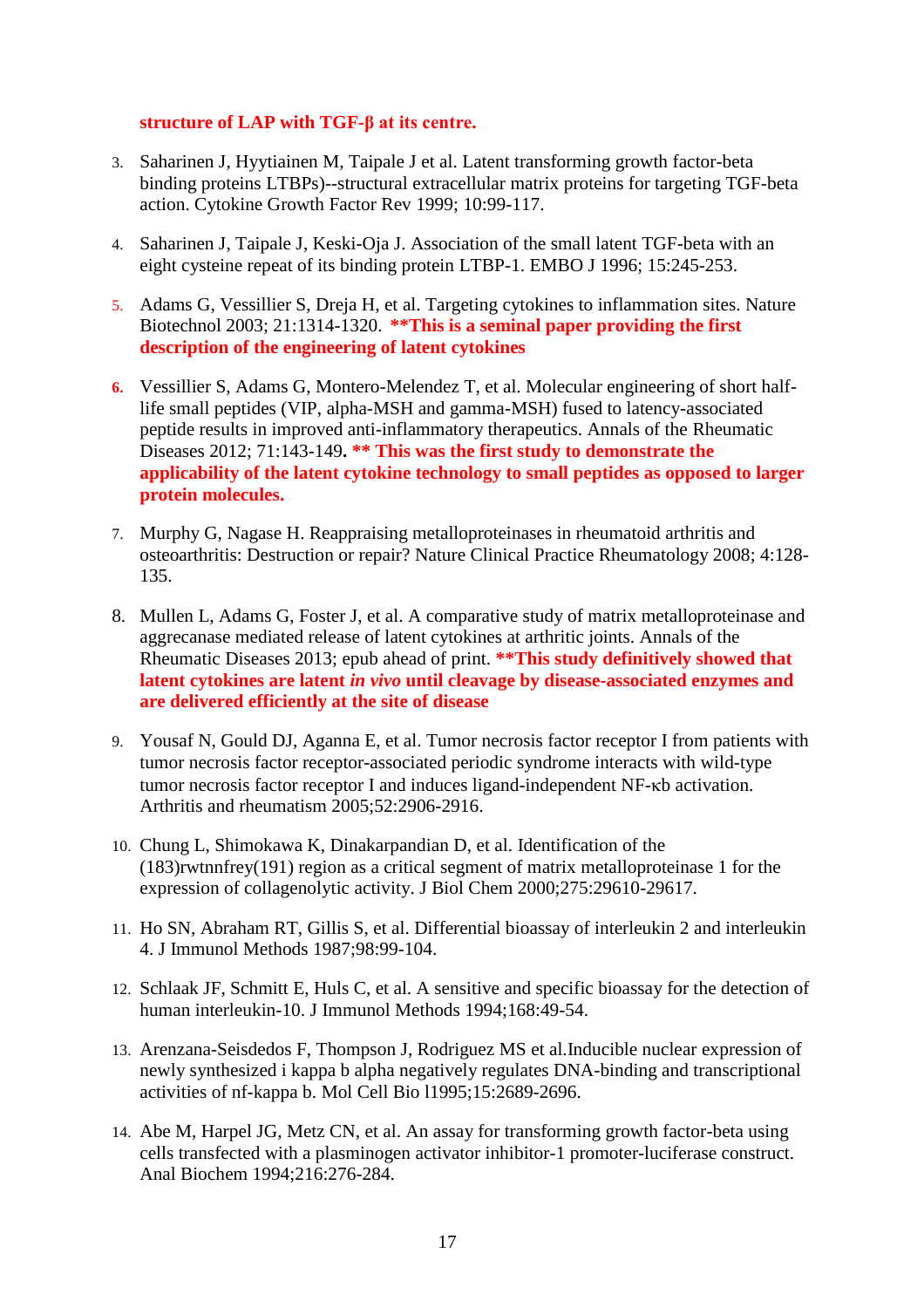- 15. Miura Y, Komatsu N, Suda T. Growth and differentiation of two human megakaryoblastic cell lines; CMK and UT-7. Prog Clin Biol Res 1990 356,259-270.
- 16. Duprez D, Bell EJ, Richardson MK, et al. Overexpression of BMP-2 and BMP-4 alters the size and shape of developing skeletal elements in the chick limb. Mechanisms of development 1996;57:145-157.
- 17. Pulverer JE, Rand U, Lienenklaus Set al. Temporal and spatial resolution of type I and III interferon responses in vivo. J Virol 2010;84:8626-8638.
- 18. Croxford JL, Triantaphyllopoulos K, Podhajcer OL, et al. Cytokine gene therapy in experimental allergic encephalomyelitis by injection of plasmid DNA-cationic liposome complex into the central nervous system. J Immunol 1998;160:5181-5187.
- 19. Vessillier S, Adams G, Chernajovsky Y: Latent cytokines: Development of novel cleavage sites and kinetic analysis of their differential sensitivity to mmp-1 and mmp-3. Protein engineering, design & selection 2004;17:829-835.
- 20. Harrison CA, Al-Musawi SL, Walton KL. Prodomains regulate the synthesis, extracellular localisation and activity of TGF-beta superfamily ligands. Growth Factors 2011; 29:174-186.
- 21. Walton KL, Makanji Y, Chen Jet al. Two distinct regions of latency-associated peptide coordinate stability of the latent transforming growth factor-beta1 complex. chemistry Biol Chem 2010;285:17029-17037.
- 22. Mullen LM, Adams G, Chernajovsky Y: Increased disulphide dimer formation of latent associated peptide fusions of TGF-beta by addition of L-cystine. J Biotechnol 2012; 161:269-277.
- 23. Lauer-Fields JL, Minond D, Sritharan T, et al. Substrate conformation modulates aggrecanase (adamts-4) affinity and sequence specificity. Suggestion of a common topological specificity for functionally diverse proteases chemistry Biol Chem 2007; 282:142-150.
- 24. Nissim A, Gofur Y, Vessillier S, et al. Methods for targeting biological to specific disease sites. Trends Mol Med 2004; 10:269-274.

# **Table 1. Deoxyoligonucleotide primers used for cloning**

| Cytokine | <b>Forward primer</b> | <b>Reverse primer</b>  |
|----------|-----------------------|------------------------|
| mEPO     | 5' gcgc/g gcc gca CTC | ggt/ctaga cTCA CCT GTC |
|          | TGT GCT CCC CCA       | CCC TCT CCT            |
|          | <b>CGC</b>            |                        |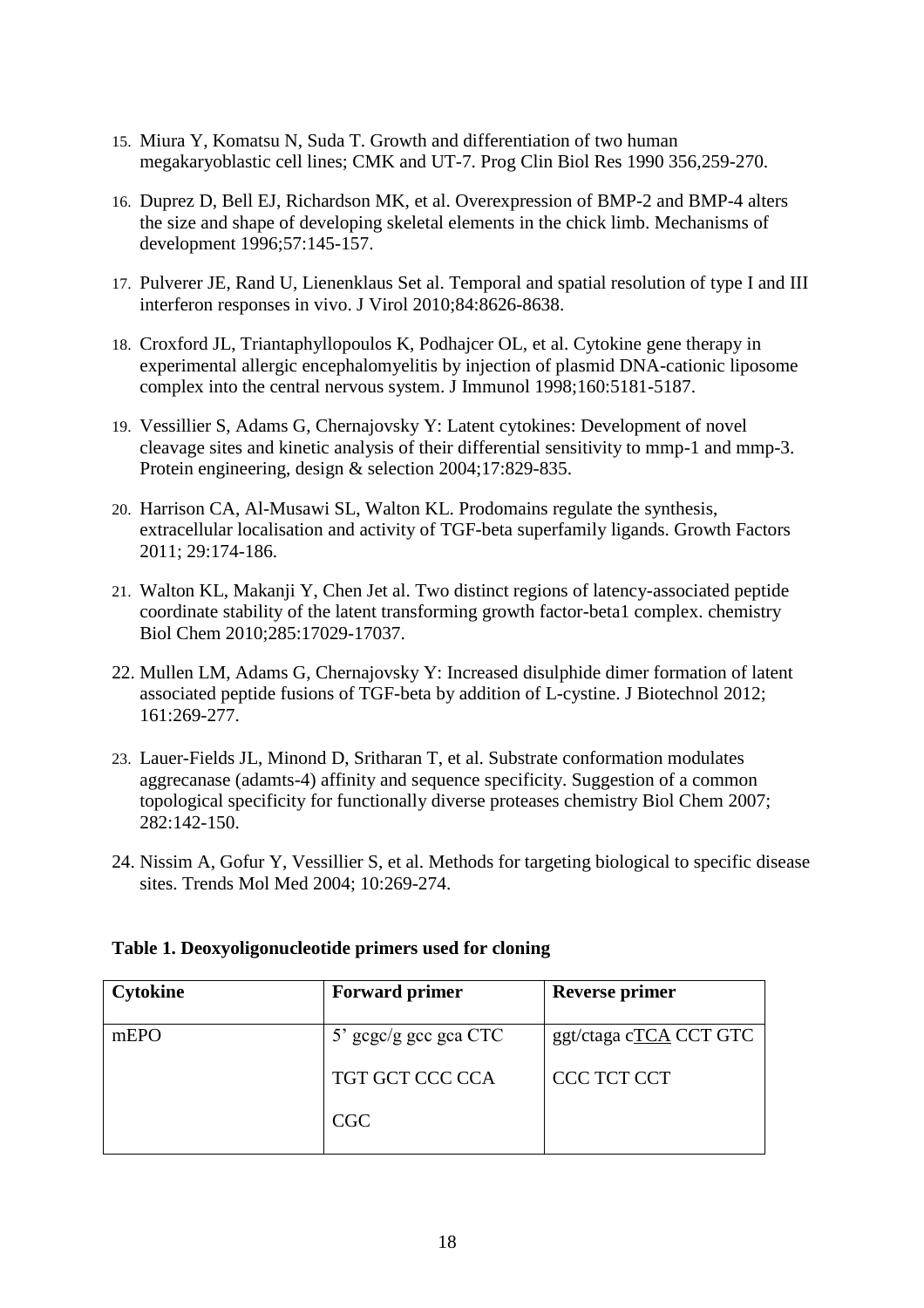| huIL-1ra      | $5'$ gcgc/g gcc gca CGA | 5'cct/ctaga g CTA CTC  |
|---------------|-------------------------|------------------------|
|               | <b>CCC TCT GGG AGA</b>  | <b>GTC CTC CTG GAA</b> |
|               | <b>AAA TCC</b>          | <b>GTA GAA</b>         |
| $huTGF-\beta$ | 5'gcgc/g gcc gca GCC    | 5' ggt/ctaga gTCA GCT  |
|               | CTG GAC ACC AAC         | <b>GCA CTT GCA GGA</b> |
|               | <b>TAT TGC</b>          | GCG                    |
| $mIL-4$       | $5'$ gcgc/g gcc gca CAT | 5'cct/ctaga TTA CGA    |
|               | ATC CAC GGA TGC         | <b>GTA ATC CAT TTG</b> |
|               | <b>GAC AAA</b>          | <b>CAT GAT</b>         |
| $mIL-10$      | 5'gcgc/g gcc gca AGC    | 5'cct/ctaga TCA GCT    |
|               | AGG GGC CAG TAC         | TTT CAT TTT GAT CAT    |
|               | <b>AGC CGG</b>          | <b>CAT</b>             |
| huIL-17A      | 5' gcgc/g gcc gca GGA   | 5' ggt/ctaga TTA GGC   |
|               | ATC ACA ATC CCA         | CAC ATG GTG GAC        |
|               | <b>CGA AAT</b>          | <b>AAT CGG</b>         |
| huBMP-7       | 5'gcgc/g gcc gca TCC    | 5'cct/ctaga CTA GTG    |
|               | ACG GGG AGC AAA         | <b>GCA GCC ACA GGC</b> |
|               | CAG CGC                 | <b>CCG GAC</b>         |
| mIGF1         | 5'gcgc/g gcc gca GGA    | 5'cct/ctaga CTA CAT    |
|               | <b>CCA GAG ACC CTT</b>  | TCT GTA GGT CTT GTT    |
|               | <b>TGC GGG</b>          | <b>TCC</b>             |

Primers used for cloning mature cytokines into LAP-MMP. The Not1 and Xba1 sites used for cloning are shown in lower case (with external 2 nucleotides to allow enzymatic cleavage) and stop codons are underlined.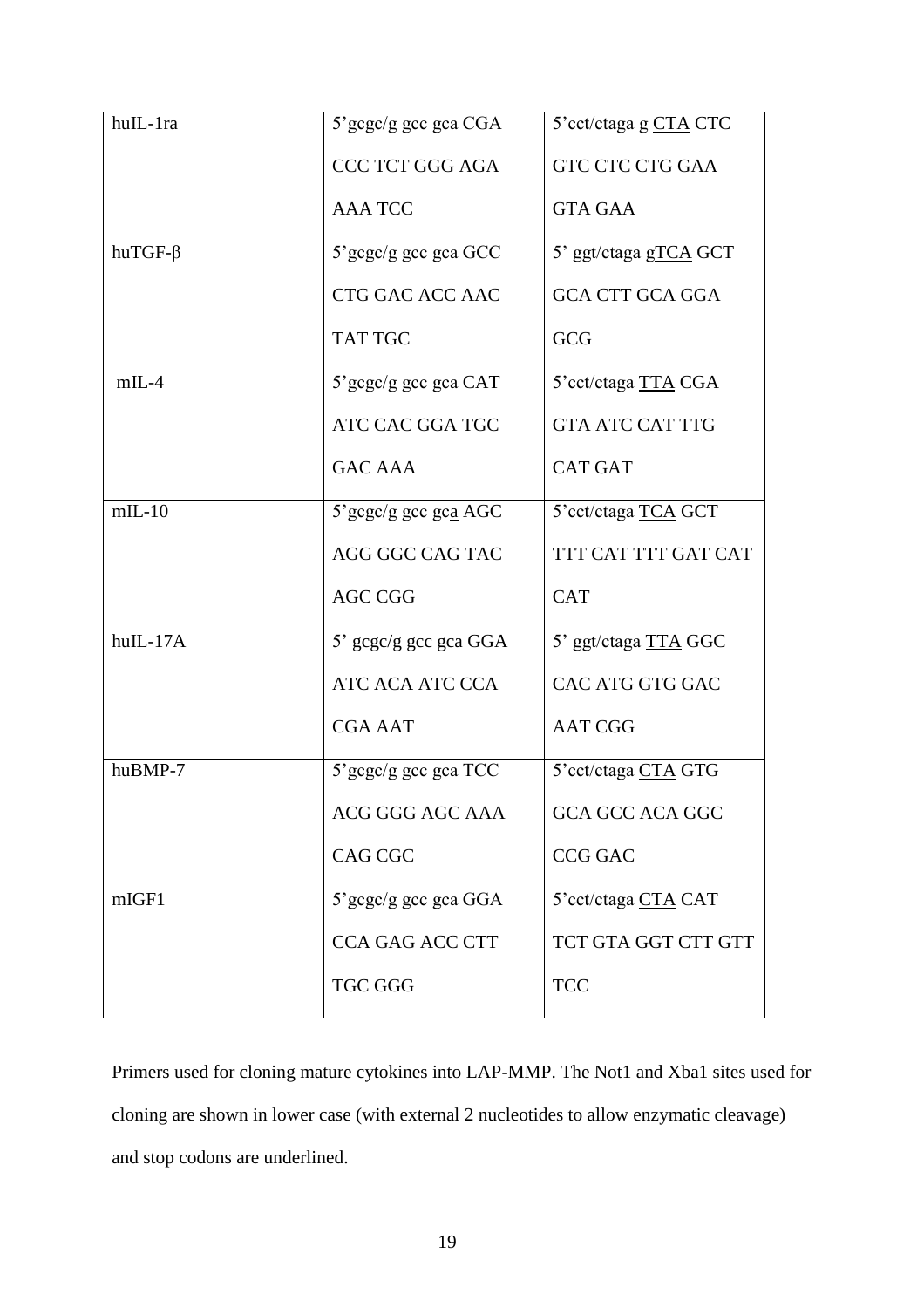### **Figure Legends**

**Figure 1. Structure of latent cytokines**. The latency-associated peptide (LAP) from TGF forms a shell around the therapeutic cytokine, rendering it biologically inactive. A cleavage site specific for matrix metalloproteinase (MMP) is engineered in between the LAP and the cytokine, enabling the release of the cytokine at the sites of disease. Reprinted from [24] with permission from the publisher.

**Figure 2. LAP fusion proteins are expressed and secreted by 293T cells and can be cleaved with MMP1 to release the free cytokine/growth factor.** Western blotting of (a) recombinant LAP-mmp-BMP-7 detected witn anti-BMP-7; (b) recombinant LAP-mmp-IL-10 deteced with anti-IL-10; (c) recombinant LAP-mmp-IL-4 deteced with anti-IL-4; (d) recombinant LAP-mmp-IL-EPO deteced with anti-IL-EPO; (f) recombinant LAP-mmp-IL-17 detected with anti-IL-17; (e,g and h) recombinant LAP-mmp-IL-1ra, LAP-mmp-TGF-β and LAP-mmp-IGF1 respectively detected with anti-LAP antibody. All blots indicate via the + or – sign the presence or absence of MMP1.

**Figure 3. LAP fusion proteins are latent until activated by cleavage with MMP.** Varying dilutions of supernatant from 293T cells transiently transfected with (a) LAP-IL-10 (with or without MMP treatment) were added to D36 cells (mast cell line).  ${}^*P \le 0.05$  or (b) LAP-IL-4 (with or without MMP treatment) were added to CT6 cells. The effects of LAP-IL-4 on cell proliferation was measured (n=3) 72 h later (c) HeLa cells permanantly transfected with reporter gene NF- $\kappa$ B-luciferase were treated with IL-1 $\beta$  in the presence of varying concentrations of 293T supernatants containing LAP-IL-1ra (SEM values too small to be plotted). (d) Effect of LAP-TGF-β on mink lung fibroblast cells expressing PA-1 promoter driven luciferase. \*\*\* $P = 0.0001$ . (e) Supernatants from transiently transfected 293T cells expressing LAP-IGF1 were added to CG4 cells. \*\* p=0.001 by paired t-test (f) Proliferation